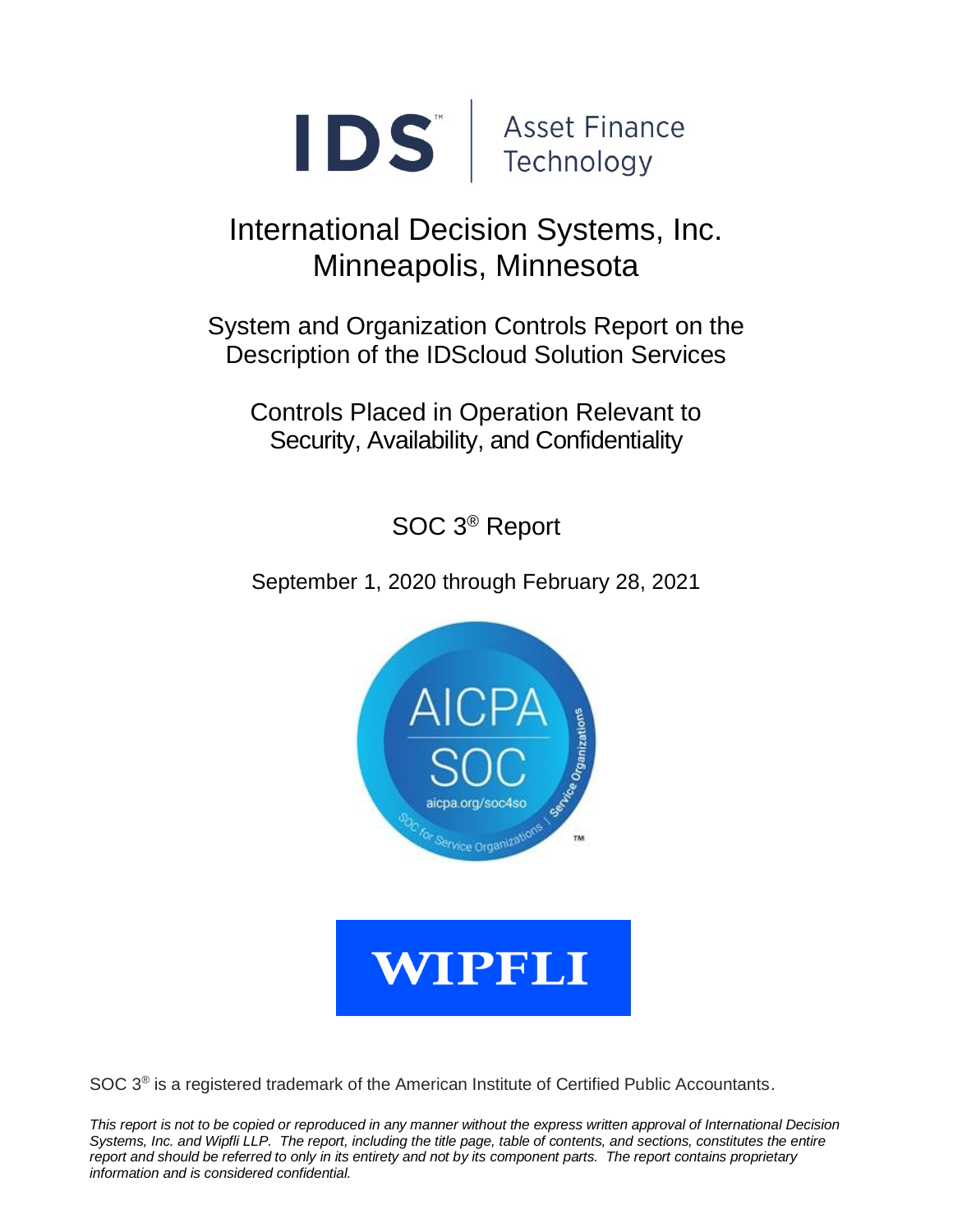## **International Decision Systems, Inc.**

## **System and Organization Controls Report Relevant to Security, Availability, and Confidentiality on the Description of the IDScloud Solution Services September 1, 2020 through February 28, 2021**

## Table of Contents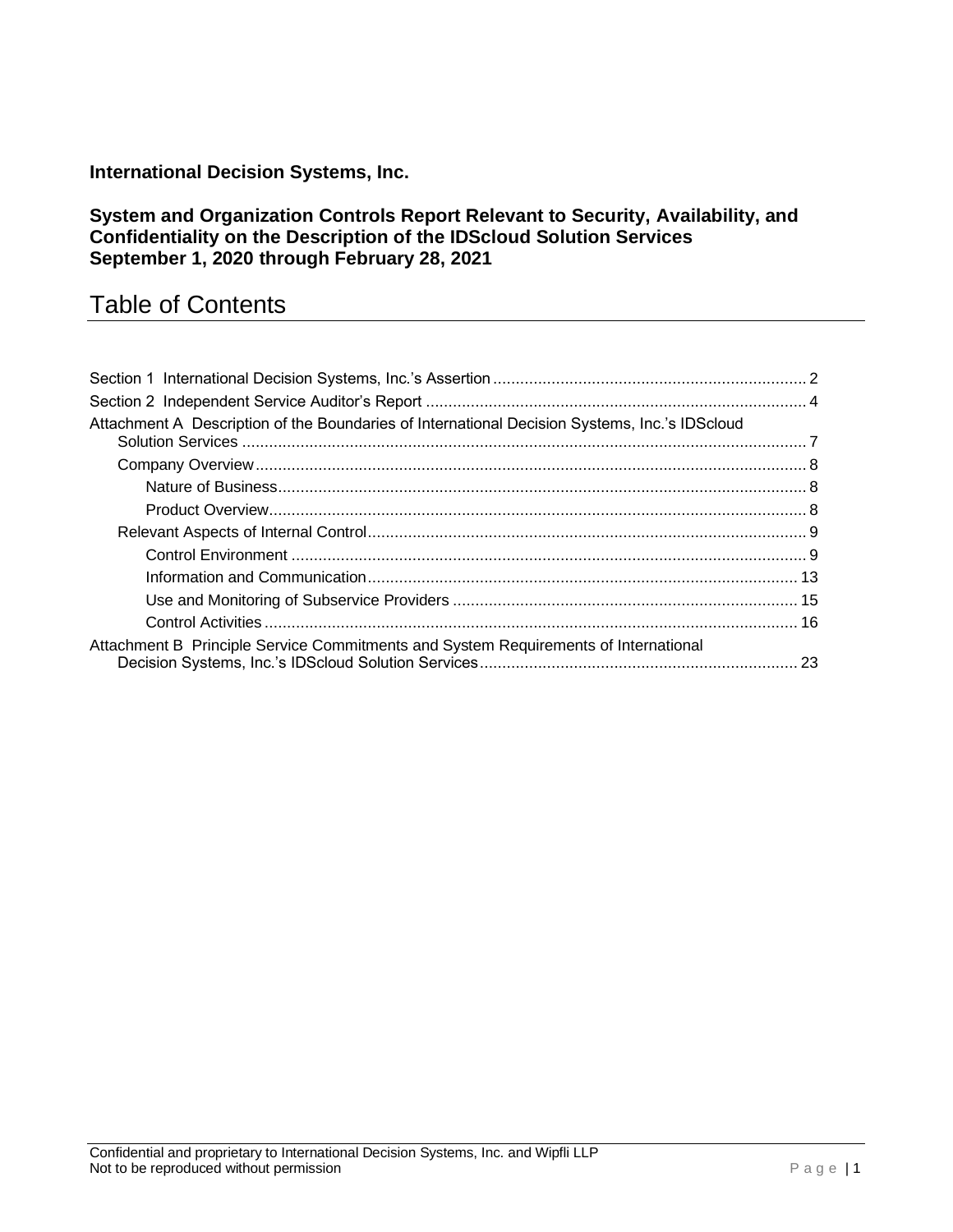# <span id="page-2-0"></span>Section 1 International Decision Systems, Inc.'s Assertion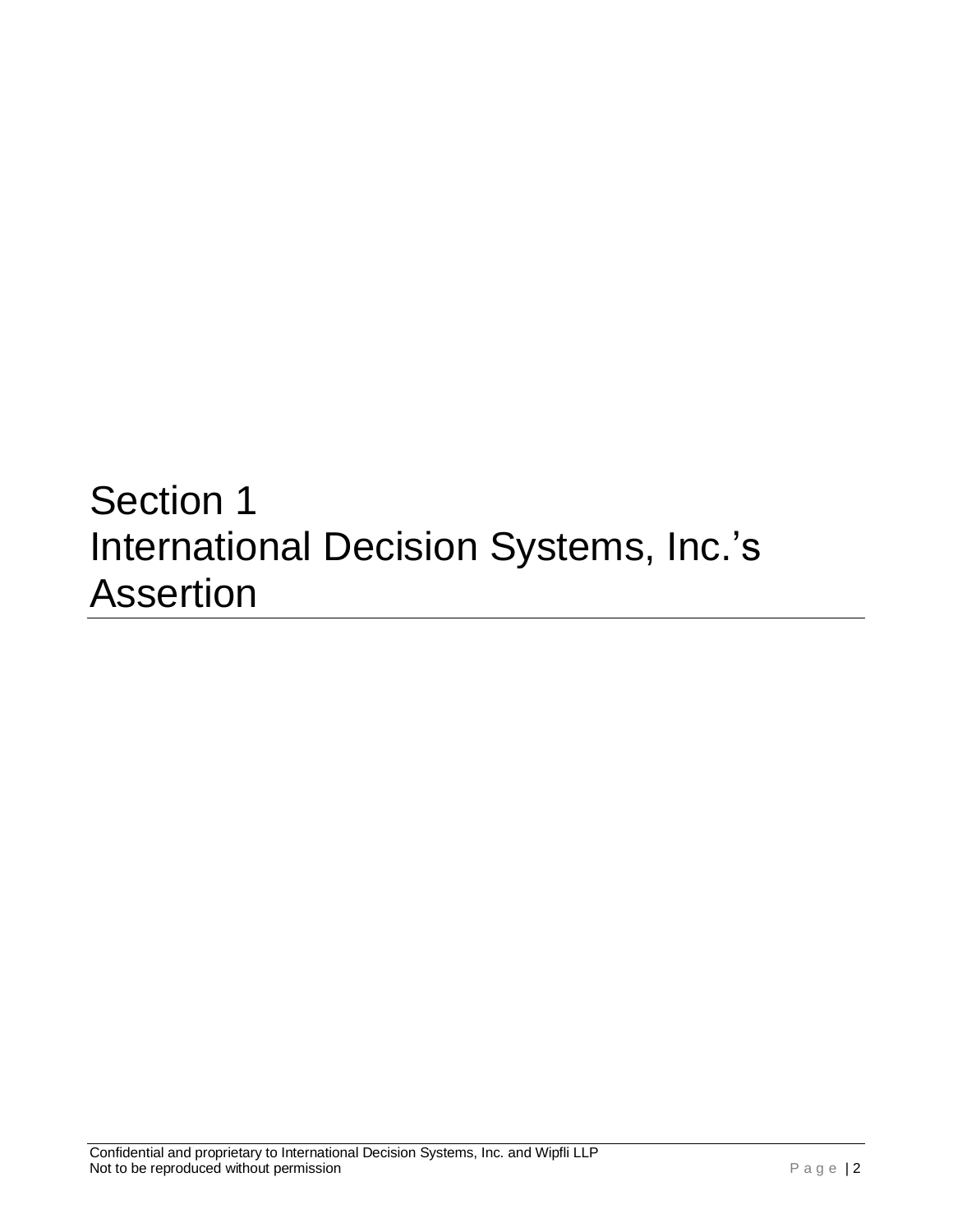

## International Decision Systems, Inc.'s Assertion

We are responsible for designing, implementing, operating, and maintaining effective controls within International Decision Systems, Inc.'s ("IDS") IDScloud Solution Services (the "System") throughout the period September 1, 2020 through February 28, 2021, to provide reasonable assurance that IDS's service commitments and system requirements relevant to security, availability, and confidentiality were achieved. Our description of the boundaries of the system is presented in Attachment A and identifies the aspects of the system covered by our assertion.

We have performed an evaluation of the effectiveness of the controls within the system throughout the period September 1, 2020 through February 28, 2021, to provide reasonable assurance that IDS's service commitments and system requirements were achieved based on the trust services criteria relevant to security, availability, and confidentiality (the "applicable trust services criteria") set forth in TSP Section 100, *2017 Trust Services Criteria for Security, Availability, Processing Integrity, Confidentiality, and Privacy (AICPA, Trust Services Criteria)*. IDS's objectives for the system in applying the applicable trust services criteria are embodied in its service commitments and system requirements relevant to the applicable trust services criteria. The principal service commitments and system requirements related to the applicable trust services criteria are presented in Attachment B.

There are inherent limitations in any system of internal control, including the possibility of human error and the circumvention of controls. Because of these inherent limitations, a service organization may achieve reasonable, but not absolute, assurance that its service commitments and system requirements are achieved.

We assert that the controls within the system were effective throughout the period September 1, 2020 through February 28, 2021, to provide reasonable assurance that IDS's service commitments and system requirements were achieved based on the applicable trust services criteria.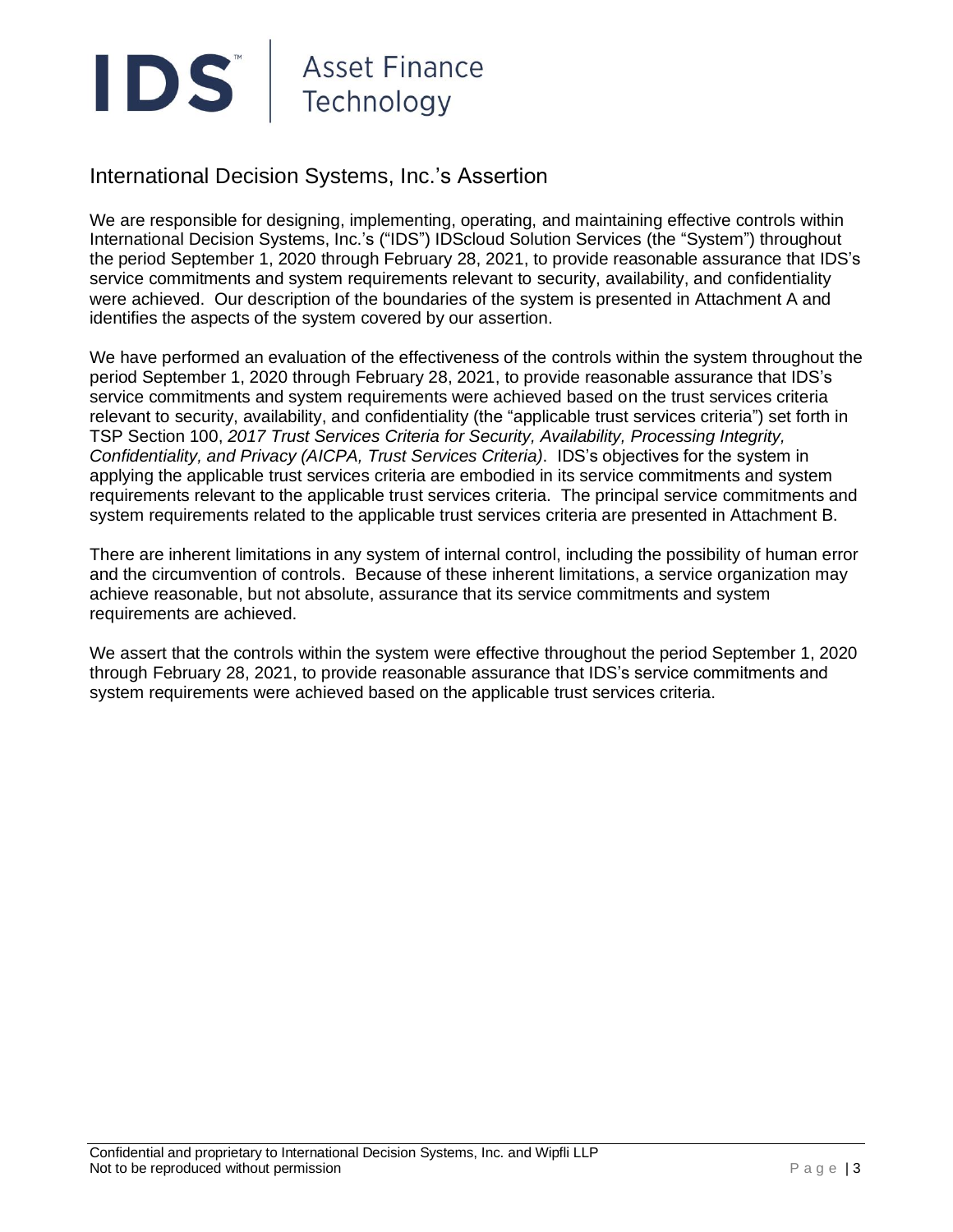# <span id="page-4-0"></span>Section 2 Independent Service Auditor's Report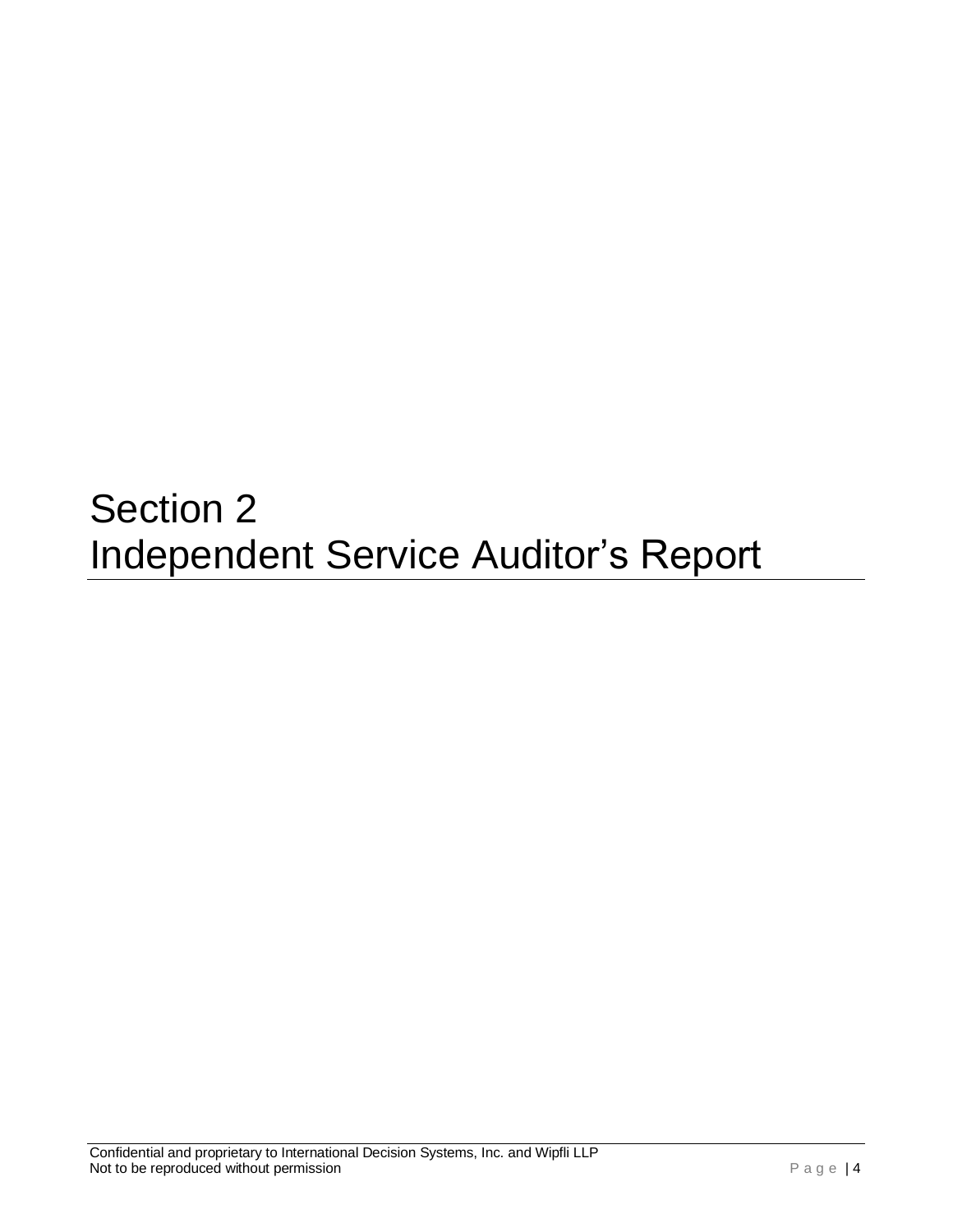

## Independent Service Auditor's Report

Management of International Decision Systems, Inc. Minneapolis, Minnesota

#### *Scope*

We have examined International Decision Systems, Inc.'s ("IDS") accompanying assertion titled "International Decision Systems, Inc.'s Assertion" (the "assertion") that the controls within IDS's IDScloud Solution Services (the "System") were effective throughout the period September 1, 2020 through February 28, 2021, to provide reasonable assurance that IDS's service commitments and system requirements were achieved based on the trust services criteria relevant to security, availability, and confidentiality (the "applicable trust services criteria") set forth in TSP Section 100, *2017 Trust Services Criteria for Security, Availability, Processing Integrity, Confidentiality, and Privacy (AICPA, Trust Services Criteria)*.

#### *Service Organization's Responsibilities*

IDS is responsible for its service commitments and system requirements and for designing, implementing, and operating effective controls within the system to provide reasonable assurance that IDS's service commitments and system requirements were achieved. IDS has also provided the accompanying assertion about the effectiveness of controls within the system. When preparing its assertion, IDS is responsible for selecting, and identifying in its assertion the applicable trust services criteria and for having a reasonable basis for its assertion by performing an assessment of the effectiveness of the controls within the system.

#### *Service Auditor's Responsibilities*

Our responsibility is to express an opinion, based on our examination, on whether management's assertion that controls within the system were effective throughout the period to provide reasonable assurance that the service organization's service commitments and system requirements were achieved based on the applicable trust services criteria. Our examination was conducted in accordance with attestation standards established by the American Institute of Certified Public Accountants. Those standards require that we plan and perform our examination to obtain reasonable assurance about whether management's assertion is fairly stated, in all material respects. We believe that the evidence we obtained is sufficient and appropriate to provide a reasonable basis for our opinion.

Our examination included:

- Obtaining an understanding of the system and the service organization's service commitments and system requirements.
- Assessing the risks that controls were not effective to achieve IDS's service commitments and system requirements based on the applicable trust services criteria.
- Performing procedures to obtain evidence about whether controls within the system were effective to achieve IDS's service commitments and system requirements based the applicable trust services criteria.

Our examination also included performing such other procedures as we considered necessary in the circumstances.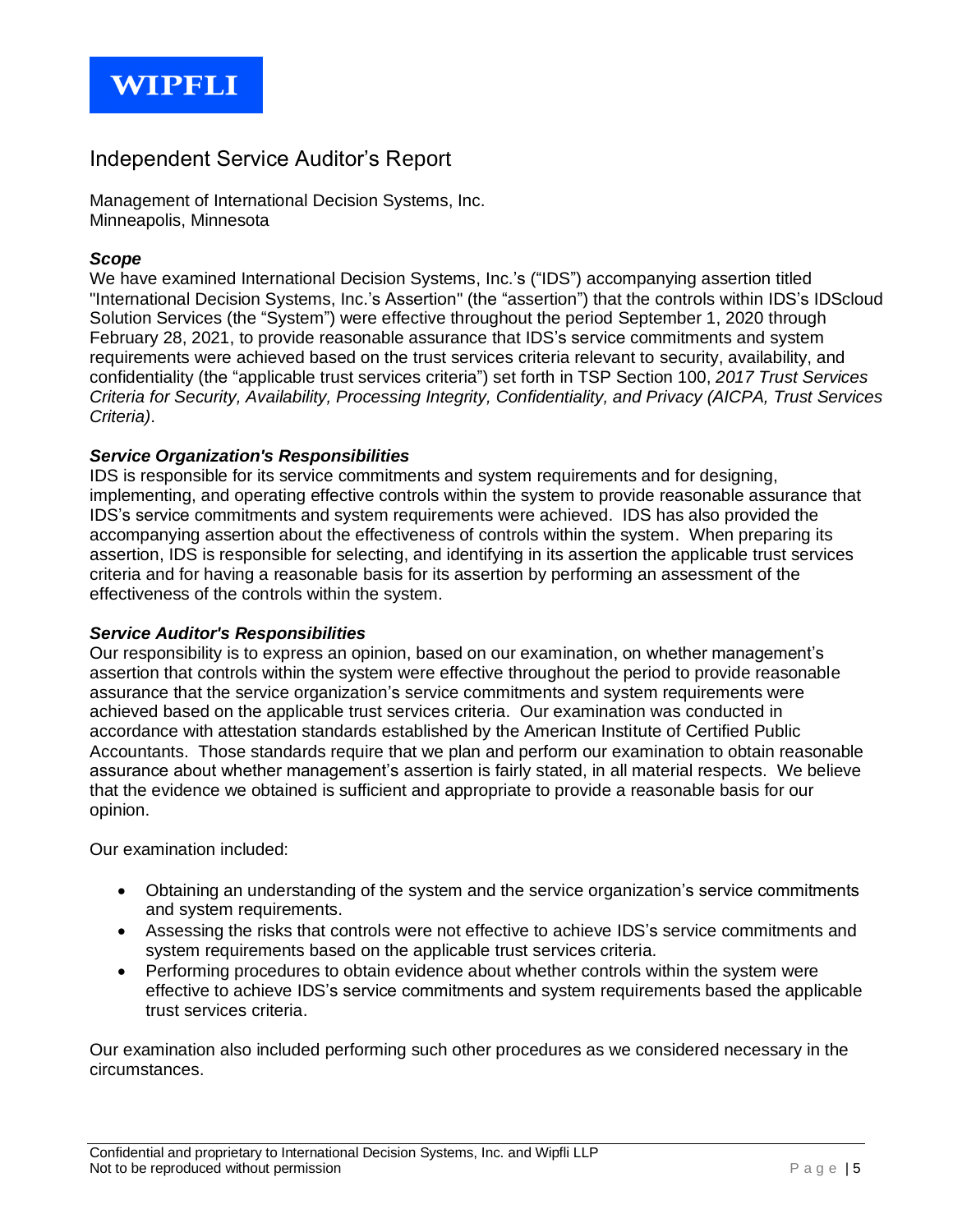

## Independent Service Auditor's Report (Continued)

#### *Inherent Limitations*

There are inherent limitations in the effectiveness in any system of internal control, including the possibility of human error and the circumvention of controls.

Because of their nature, controls may not always operate effectively to provide reasonable assurance that the service organization 's service commitments and system requirements were achieved based on the applicable trust services criteria. Also, the projection to the future of any conclusion about the effectiveness of controls is subject to the risk that controls may become inadequate because of changes in conditions or that the degree of compliance with the policies and procedures may deteriorate.

#### *Opinion*

In our opinion, management's assertion that the controls within IDS's system were effective throughout the period September 1, 2020 through February 28, 2021, to provide reasonable assurance that IDS's service commitments and system requirements were achieved based on the applicable trust services criteria, is fairly stated, in all material respects.

Wippei LLP

Wipfli LLP

March 18, 2021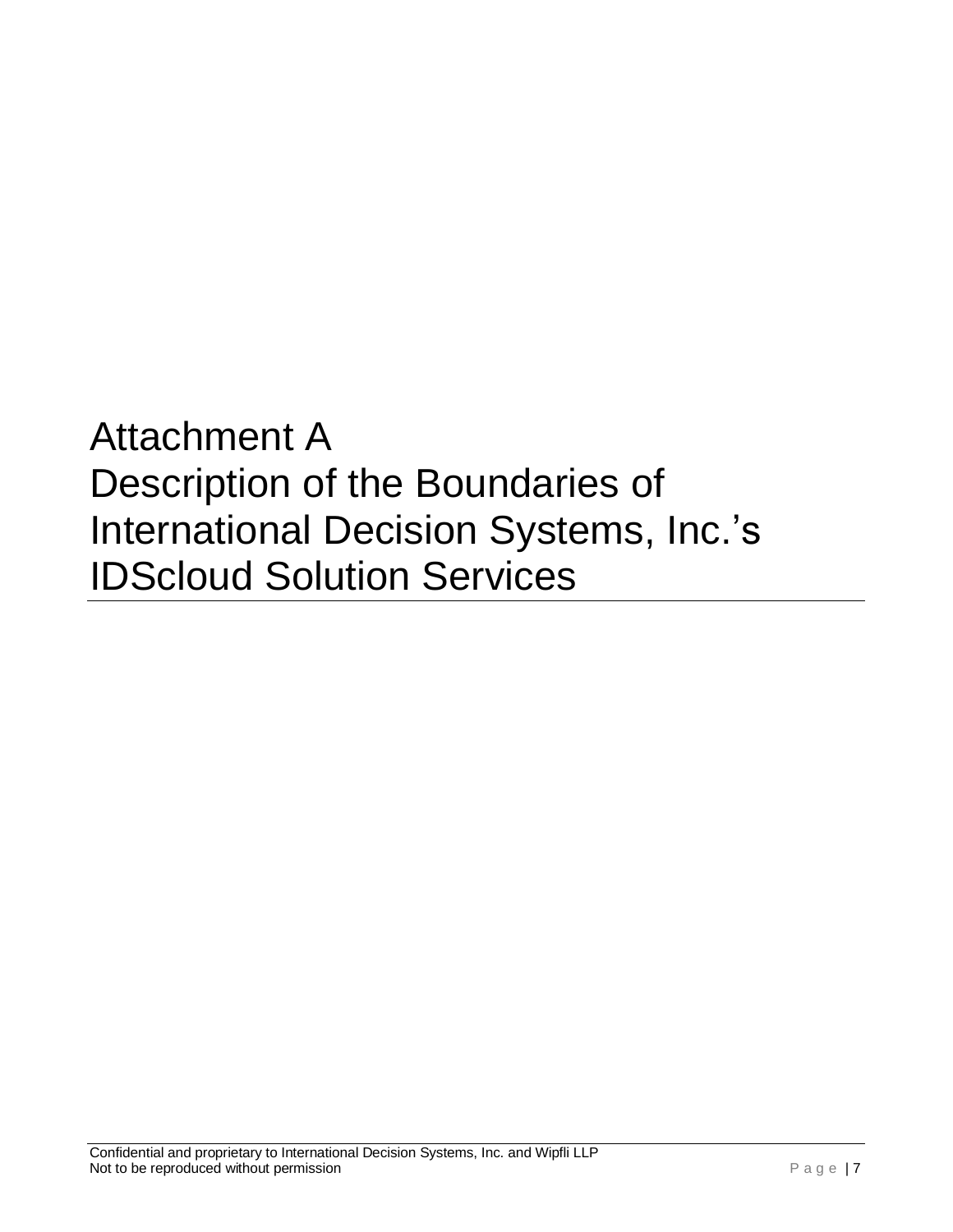## <span id="page-8-0"></span>Company Overview

## <span id="page-8-1"></span>**Nature of Business**

International Decision Systems, Inc. ("IDS" or the "Company") is a global provider of software and solutions for the asset and equipment finance industry. For over 40 years, IDS has partnered with banks and independent and captive finance organizations to provide the underlying software platform to help enable clients to build their business. IDS has worked with financial institutions in over 30 countries.

IDS's origination and portfolio management solutions include products designed to help meet clients' asset finance needs. This includes an extensible architecture that integrates into client business processes and connects to third-party resources as needed. IDS is committed to ongoing investment in its asset finance solution, which helps ensure clients will benefit from IDS's knowledge of the collective best practices across industry-leading financing organizations.

Headquartered in Minneapolis, Minnesota, the company also has offices in San Francisco, the United Kingdom, Australia, and India.

IDS's location covered in this report includes teams located in Minneapolis, Minnesota.

#### <span id="page-8-2"></span>**Product Overview**

The IDScloud Solution Services ("IDScloud") is an asset and equipment finance solution based on IDS's origination, financing, and portfolio management solutions. IDScloud delivers the same leasing and lending engine used by on-premise equipment and asset financing firms through a 100% software-as-a-service (SaaS) model, making it accessible to any size financing firm.

IDScloud is packaged to deliver a foundation of core functionality with the ability to add advanced features as clients' business needs evolve. The base configuration is functionally rich and highly configurable, which enables clients to align IDScloud with their business processes.

Leveraging the strengths and global reach of Amazon Web Services (AWS), IDScloud prioritizes security and is a highly resilient platform available in multiple regions around the world, including the United States, Europe, Asia, and Australia. With a composable application programming interface (API)-driven architecture, IDScloud is designed to help ensure scalability of the platform as clients' businesses grow.

IDS's services are hosted in AWS data centers in the United States and Australia, with additional global locations available to be deployed based on client requirements.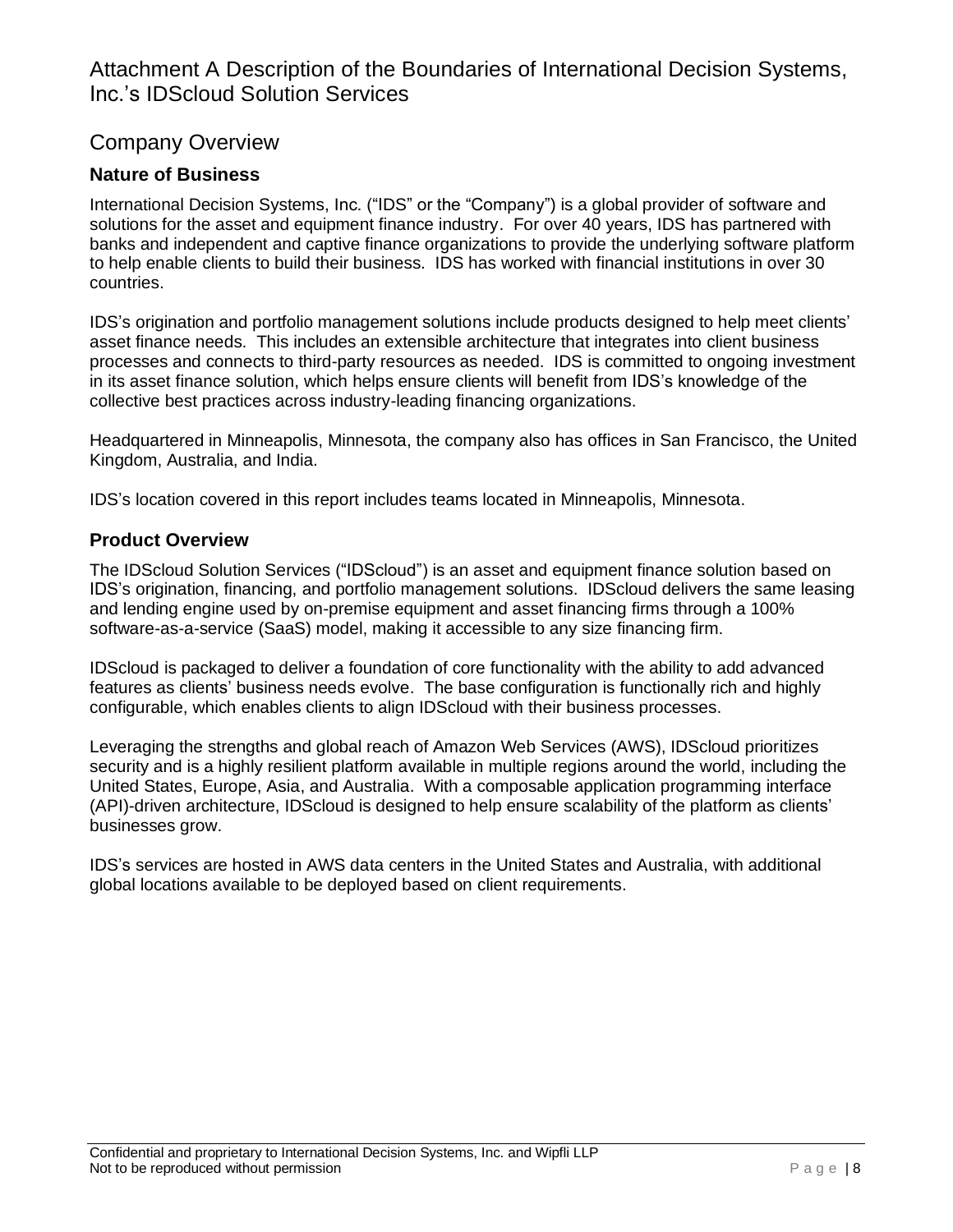## <span id="page-9-0"></span>Relevant Aspects of Internal Control

## <span id="page-9-1"></span>**Control Environment**

IDS's organizational structure provides a framework for its control environment, starting at the highest level of IDS. The Board of Directors (BOD) meets on a quarterly or more frequent basis, and a group of Managing Directors (MD) meets monthly to provide oversight to management in the establishment and monitoring of company goals, strategic direction, and operational results. Members of the MD and BOD actively oversee security, availability, processing integrity, confidentiality, and privacy initiatives, and management considers requirements relevant to each of these areas when defining authorities and responsibilities.

IDS, through its BOD, MD, and executive management, considers the multiple structures used (including operating units, legal entities, geographic distribution, and outsourced service providers) to support the achievement of objectives.

The members of IDS's executive management team includes the following:

- Chief Executive Officer (CEO) Vice President (VP), Sales
- Chief Financial Officer (CFO) **•** VP, Marketing
- Chief Operating Officer (COO)
- Chief Technology Officer (CTO)
- 
- 
- VP, Human Resources
- Managing Director, APAC

IDS's organizational structure provides the foundation for planning, executing, monitoring, and achieving IDS objectives.

IDS's executive management team is listed below:



IDS uses various tools to delegate authority, define responsibilities, and use appropriate processes and technology to assign responsibility as necessary across the various levels of the Company. Examples of the assignment and limitation on authority are:

- An electronic routing process providing the professional service's team with a workflow to approve statements of work presented to clients.
- Delegations of authority including expenditure authority, legal review, and sign-off on contracts with nonstandard terms.
- Establishment of a security advisory team that meets on at least a quarterly basis.
- Daily standups with the IDScloud tech team and weekly IDScloud executive updates.
- Regularly scheduled meetings with ownership and the BOD.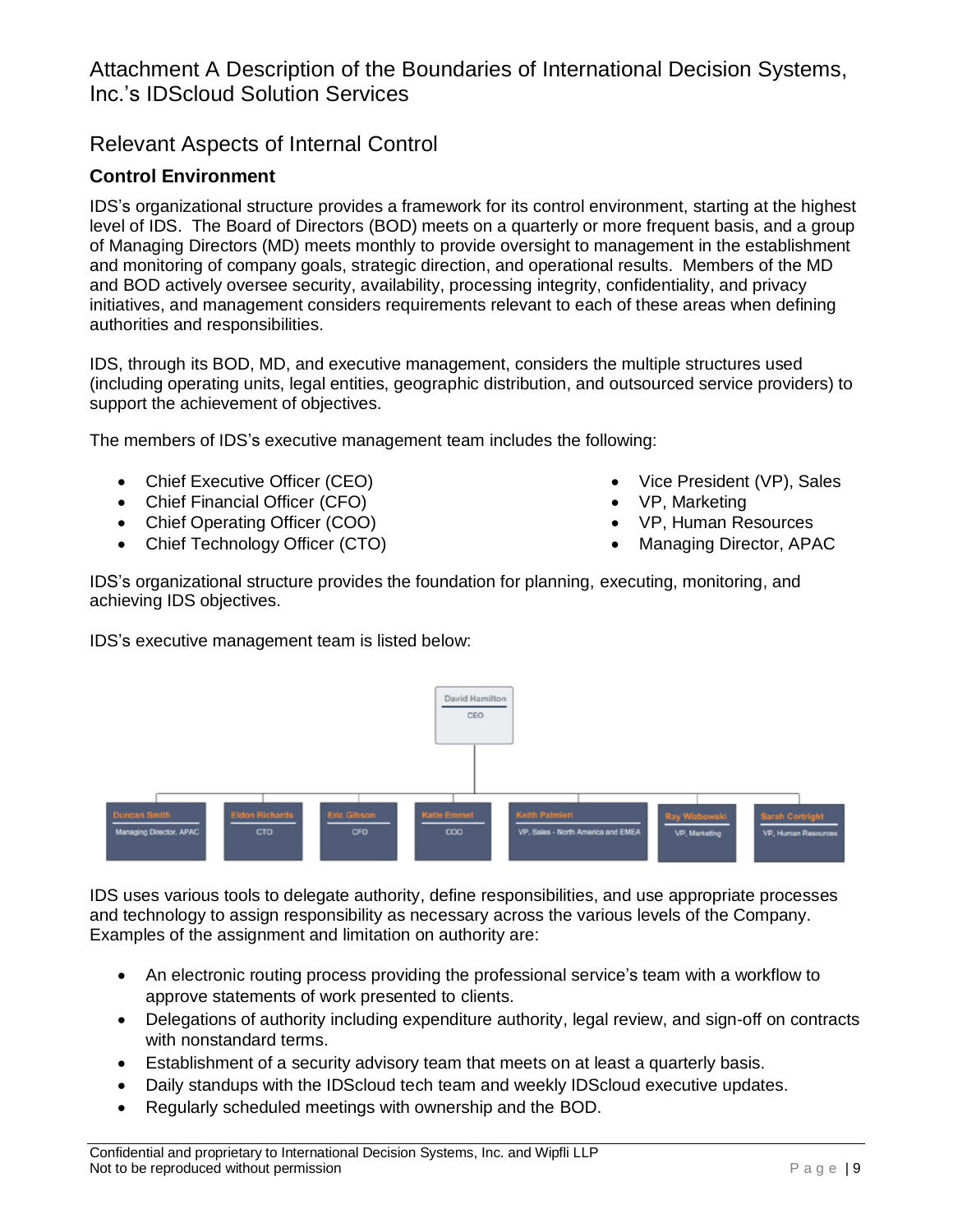## Relevant Aspects of Internal Control (Continued)

## **Control Environment** (Continued)

Executive management approves and distributes a delegations of authority document that defines and limits signature and expenditure authority. Within various departments, segregation of duties is mandated and managed by the applicable department leader.

The executive management team, in conjunction with the MD, routinely evaluates changes and proposed changes to key departmental structures and related required skill sets.

Executive management establishes the mechanisms to communicate and hold individuals accountable for performance of internal control responsibilities across the entity and implement corrective action as necessary. Executive management communicates its objectives by publishing policies and procedures on IDS's intranet as well as through ongoing compensation and training. IDS monitors employees' adherence to its policies and provides employees with a means to report behavior that does not conform with IDS's policies and procedures. IDS has established the following controls to hold individuals accountable for internal control responsibilities:

- Quarterly check-ins for employee and status updates
- Performance reviews at least once a year
- Incentive plans
- Disciplinary action

#### *Integrity and Ethical Values*

IDS is committed to conducting its business according to ethical and legal standards. IDS expects its officers, directors, employees, contractors, and service providers to follow ethical standards, use sound business judgment, and avoid conflicts of interest.

The expectations of ownership and executive management concerning integrity and ethical values are defined in IDS's published Business Ethics Policy and are understood across the entity and by appropriate third parties. The Business Ethics Policy is reviewed and updated annually by IDS's Legal department and presented to and approved by the BOD. Employees are required to read and accept the Business Ethics Policy on an annual basis.

#### *IDScloud Team Organization and Management*

The lead product manager serves as the IDScloud initiative leader. This role is responsible for the overall IDScloud program across a number of workstreams, including service proposition, technology, client onboarding, client support, and program financials. A dedicated IDScloud team has been formed to architect and build the infrastructure, onboard and implement clients, and provide ongoing support of the application and infrastructure, including providing automation and self-service options wherever possible.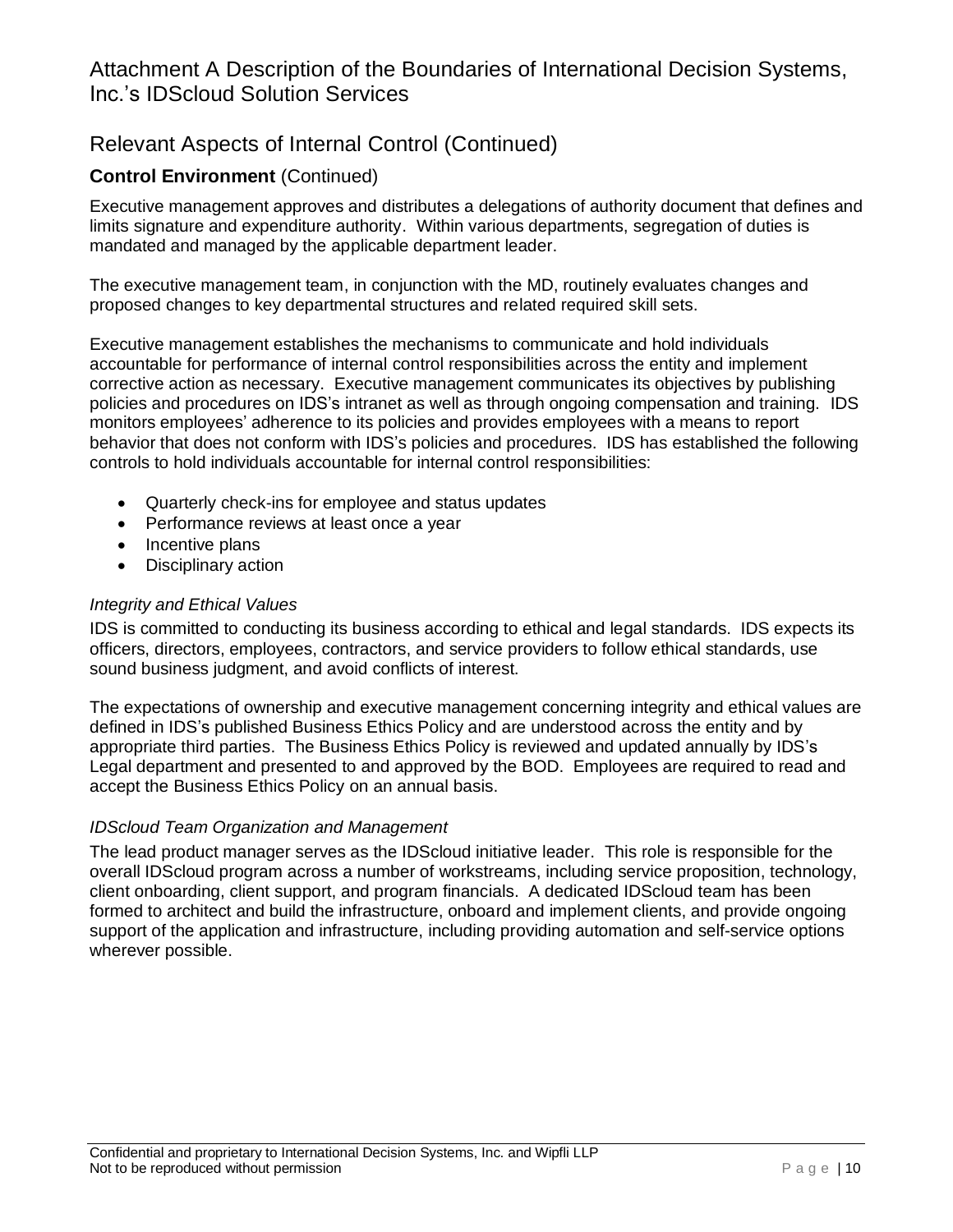## Relevant Aspects of Internal Control (Continued)

## **Control Environment** (Continued)

#### *IDScloud Team Organization and Management* (Continued)

The IDScloud team meets routinely to plan, check status, discuss, and assign tasks to meet other non-development-related company objectives. The IDScloud team's organization is below:



#### *Strategic Plan*

IDS's strategic plan, which is developed with the BOD and executive management, focuses on developing the core business, presenting products, and understanding market challenges related to asset leasing. Annually, management reviews and develops plans and resources to meet strategic goals. Relevant segments of these goals are assigned to appropriate departments, with the leaders of those departments held responsible for implementation of these goals.

#### *IDScloud Human Resources Governance and Oversight*

Human Resources (HR), in cooperation with the Legal department, maintains and annually reviews and modifies employee-related policies and procedures as needed. Policy training is delivered and tracked using the HR information system (HRIS), Cornerstone. Policies include but are not limited to the following:

- Business Ethics Policy
- Drug and Alcohol Policy
- Employee Handbook
- Security Policy
- Harassment Policy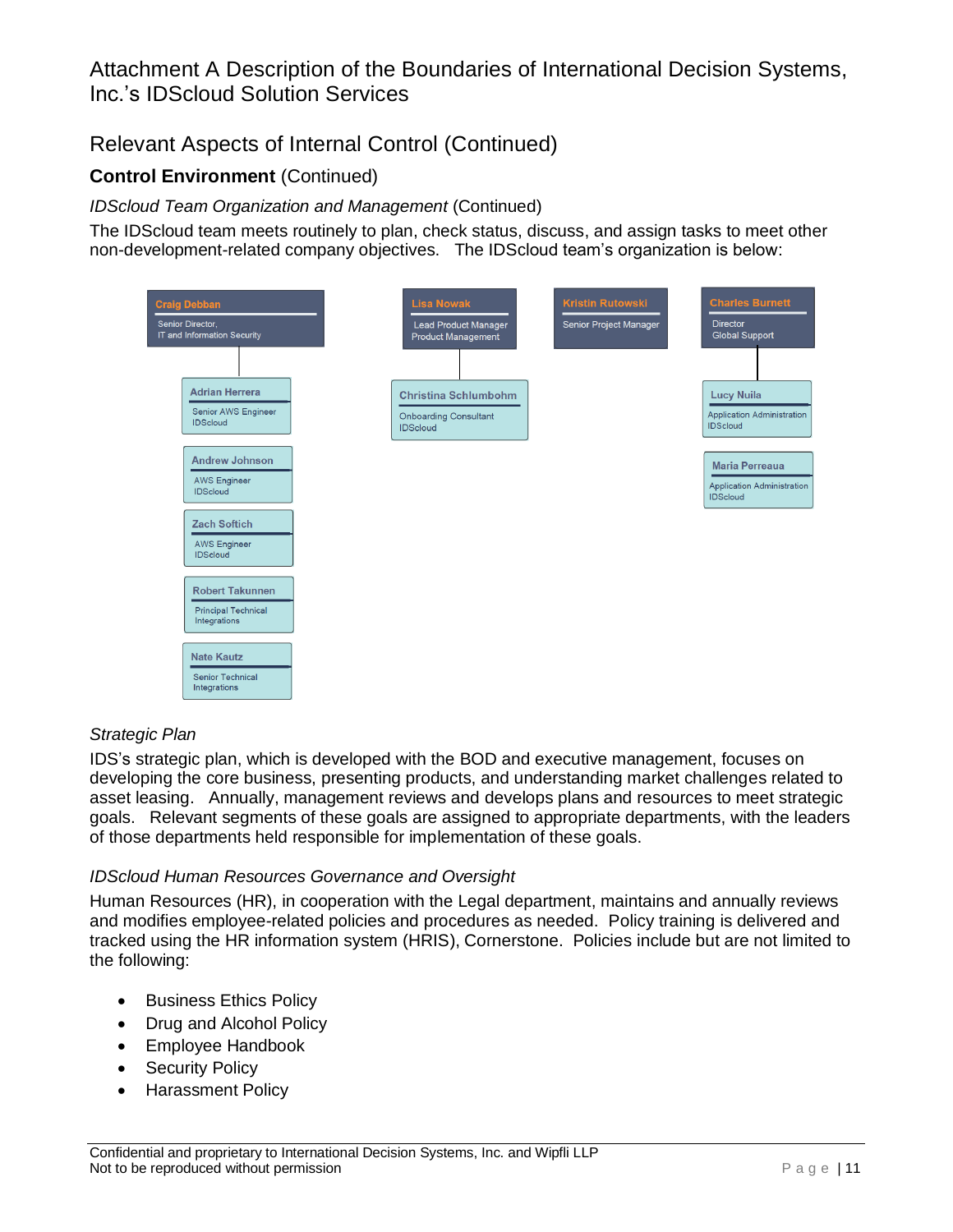## Relevant Aspects of Internal Control (Continued)

## **Control Environment** (Continued)

#### *New Hire Process*

When a manager wants to hire a new employee for the IDScloud team (net new headcount or replacement), the manager follows a process to obtain approval to post the position. Once approved, the recruiter meets with the manager to agree to a hiring strategy (job description, interview panel, potential sources of talent, etc.). A compensation range for the position is established based on market data.

After the position is posted, the recruiter reviews applicants and shares top candidates with the hiring manager for consideration. Preferred candidates are interviewed, and a top candidate is selected. Once the top candidate is selected, references are checked, and HR works with the hiring manager to determine the offer package. The offer proposal is shared with the global HR lead and the senior director of finance, and ultimately the COO for approval.

After the offer is approved, delivered, and accepted, IDS may order a background check to verify previous employment experience, education credentials, and criminal activity. Next, a start date and onboarding plan are established. Technology provisioning and policy communication are included in each employee's onboarding.

After a new employee joins IDS, HR checks in with the employee after 30 and 90 days to obtain feedback and help ensure the new hire is successful and that the Company and the role are as expected. Feedback is shared with managers as appropriate.

#### *Training and Professional Development*

Managers organize onboarding plans for new employees, including department overviews and training plans. IDS provides tuition assistance for both ongoing education and certification. In some cases, IDS hires experts or professional coaches for training of employees, such as agile training and secure coding training.

Specifically, product managers at IDS are kept up to date on relevant industry information that impacts the development and relevance of the application.

#### *Risk Assessment*

IDS policies set forth the Company's approach to risk management, outlining the risk management process, and identify reporting procedures. In addition, they describe the relationship among management, the teams, and the committees designed to mitigate risk and the BOD.

IDS's approach to managing risk is to (i) protect IDS from those risks of significant likelihood and consequence in the pursuit of its stated strategic goals and objectives; (ii) provide a consistent risk management framework in which the risks concerning business processes and functions will be identified, considered, and addressed; (iii) encourage proactive rather than reactive management; (iv) provide assistance to and improve the quality of decision making throughout IDS; and (v) assist in safeguarding IDS assets, employees, clients, and reputation.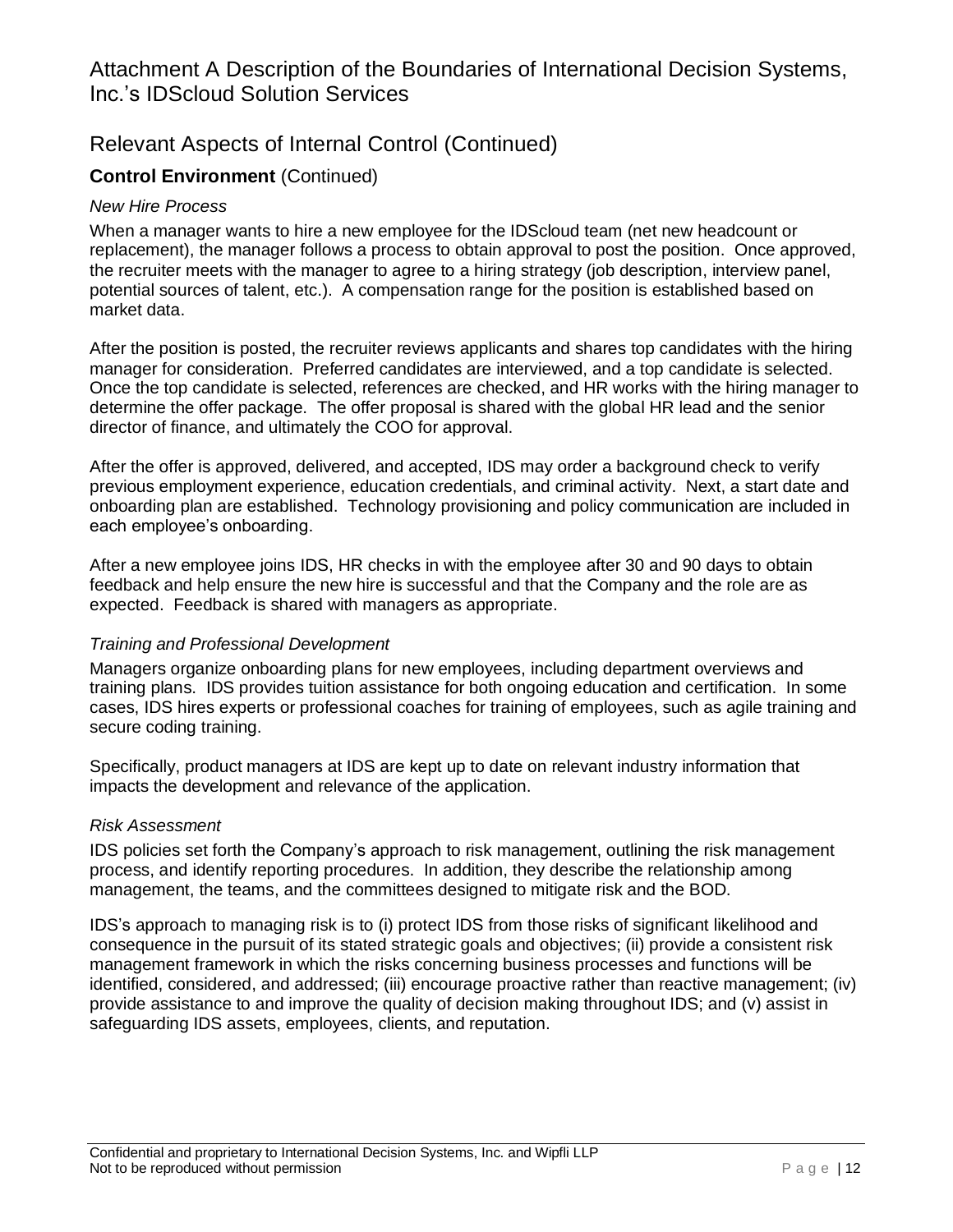## Relevant Aspects of Internal Control (Continued)

## **Control Environment** (Continued)

*Risk Assessment* (Continued)

IDS's approach includes the following activities:

- **Policies and procedures:** IDS's policies and procedures are designed to help mitigate risk. Risks associated with vendors are generally classified and managed through the Vendor Management Policy, risks associated with IT infrastructure are managed through the Security Policy, risks associated with catastrophic events are managed through the Business Continuity Plan, and so forth.
- **Business impact analysis:** IT maintains a master systems inventory through an annual business impact analysis of systems used by IDS. At least once annually, a business impact analysis is completed and/or updated by each systems owner. This includes rating the technology impact, financial impact, legal impact, and recovery time objectives of the system.
- **Employee responsibility:** IDS employees understand IDS's policies and procedures as they apply to the individual employee's role. Through IDS employees and management team, individual departments monitor risk at a departmental level.
- **Managing risk through escalation channels:** Operations personnel follow defined protocols for resolving and escalating reported events. This includes performing a root-cause analysis that is escalated to management if required. Defined groups and committees meet on a regular and/or an ad hoc basis to consider the potential significance of the risks that have been escalated, including:
	- Determining the criticality of identified assets in meeting objectives.
	- Assessing the impact of identified threats and vulnerabilities in meeting objectives.
	- Assessing the likelihood of identified threats.
	- Determining the risk associated with assets based on asset criticality, threat impact, and likelihood.
- **Review and monitoring of contracts:** The Legal department reviews contacts to help limit IDS risk exposure. Contracts with third parties are monitored by the legal department and/or applicable business owner, and performance is communicated to relevant parties.

## <span id="page-13-0"></span>**Information and Communication**

IDS has internal lines of communication to collect, process, and distribute important information in a timely manner.

The method of communication considers the timing, audience, and nature of the information. IDS communicates information to clients using several different methods, including the following:

- Through its support website
- Through direct email
- Through reports generated from the system

Information may be directed to a specific individual based on role or distributed as a general announcement to a group of individuals.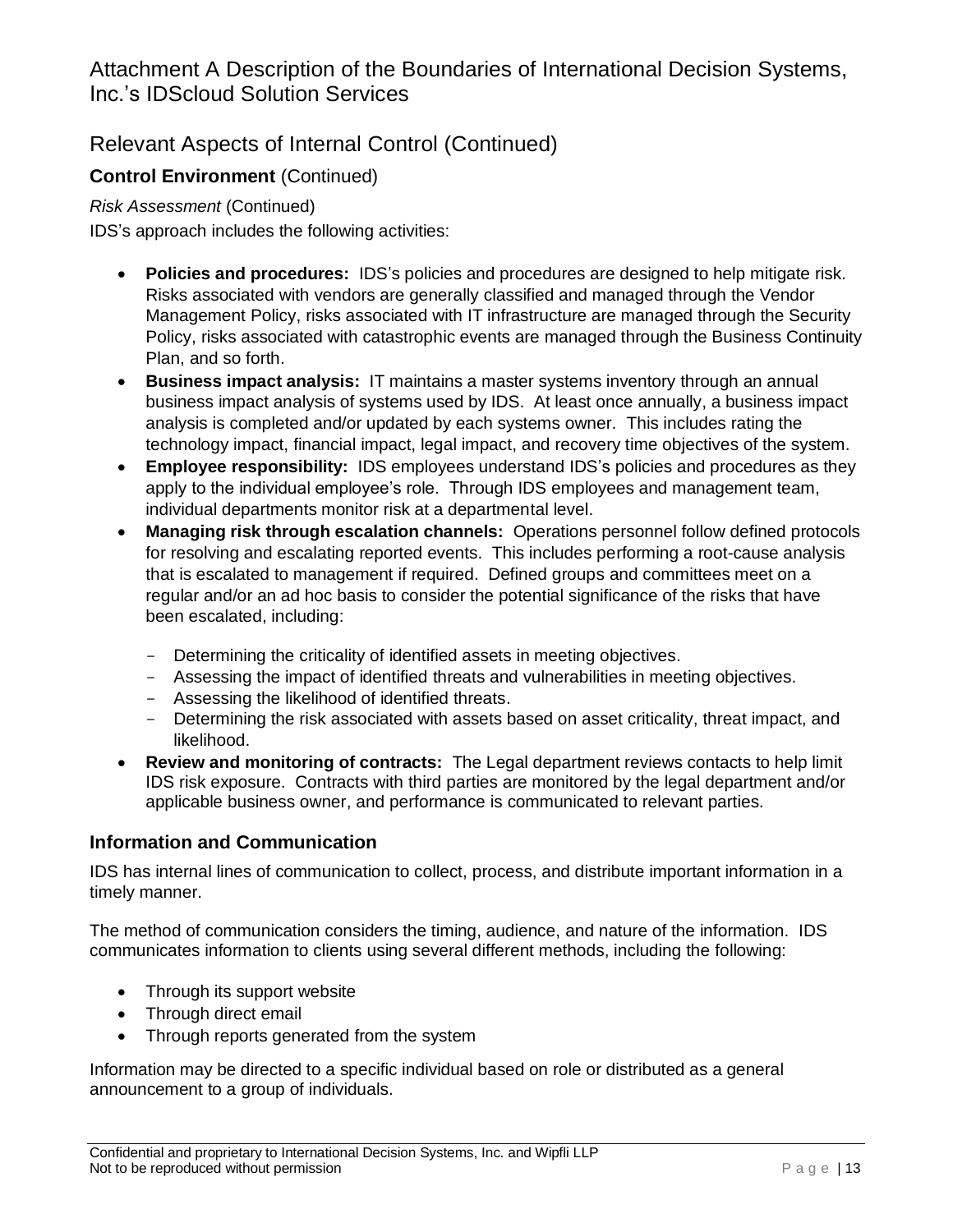## Relevant Aspects of Internal Control (Continued)

## **Information and Communication** (Continued)

IDS has internal lines of communication to collect, process, and distribute important information in a timely manner.

The method of communication considers the timing, audience, and nature of the information. IDS communicates information to clients using several different methods, including the following:

- Through its support website
- Through direct email
- Through reports generated from the system

Information may be directed to a specific individual based on role or distributed as a general announcement to a group of individuals.

#### *Internal*

IDS obtains or generates and uses relevant, quality information to support the functioning of internal controls. Internal communications consider the affected employees, nature of the information, and the urgency of the communication. Employee communication is a continual, iterative process. IDS internally uses various applications to process data. IDS communicates information, including objectives and responsibilities for internal control, necessary to support the functioning of internal controls.

Management communicates objectives to department leaders and department leaders communicate specific employee responsibilities. Information also flows from the employee base to management and is recorded by management.

Periodically, IDS conducts employee "all hands" meetings, which are attended by employees at every location in person or via teleconference. The meeting is led by the CEO or other IDS leaders. The CEO uses this meeting to communicate Company projects, events, and changes. Employees have the opportunity to ask questions at the meeting.

#### *External*

At the client level, IDS has developed mechanisms enabling the IDScloud operations and support teams to be notified and, in turn, notify clients of potential operational issues that impact the client experience. These mechanisms are derived from information systems that are designed to produce information that is timely, current, accurate, complete, accessible, protected, verifiable, and retained. IDS personnel are provided with information on how to report system failures, incidents, concerns, and other complaints to personnel. IDS personnel and clients report internal computing and other cloud-related infrastructure issues by logging a ticket in the incident management tracking system.

IDS has a Product Vulnerability Management Policy that uses an industry-standard mechanism for measuring product vulnerabilities and delivers a process for communicating the characteristics and impact of IT vulnerabilities in its software products.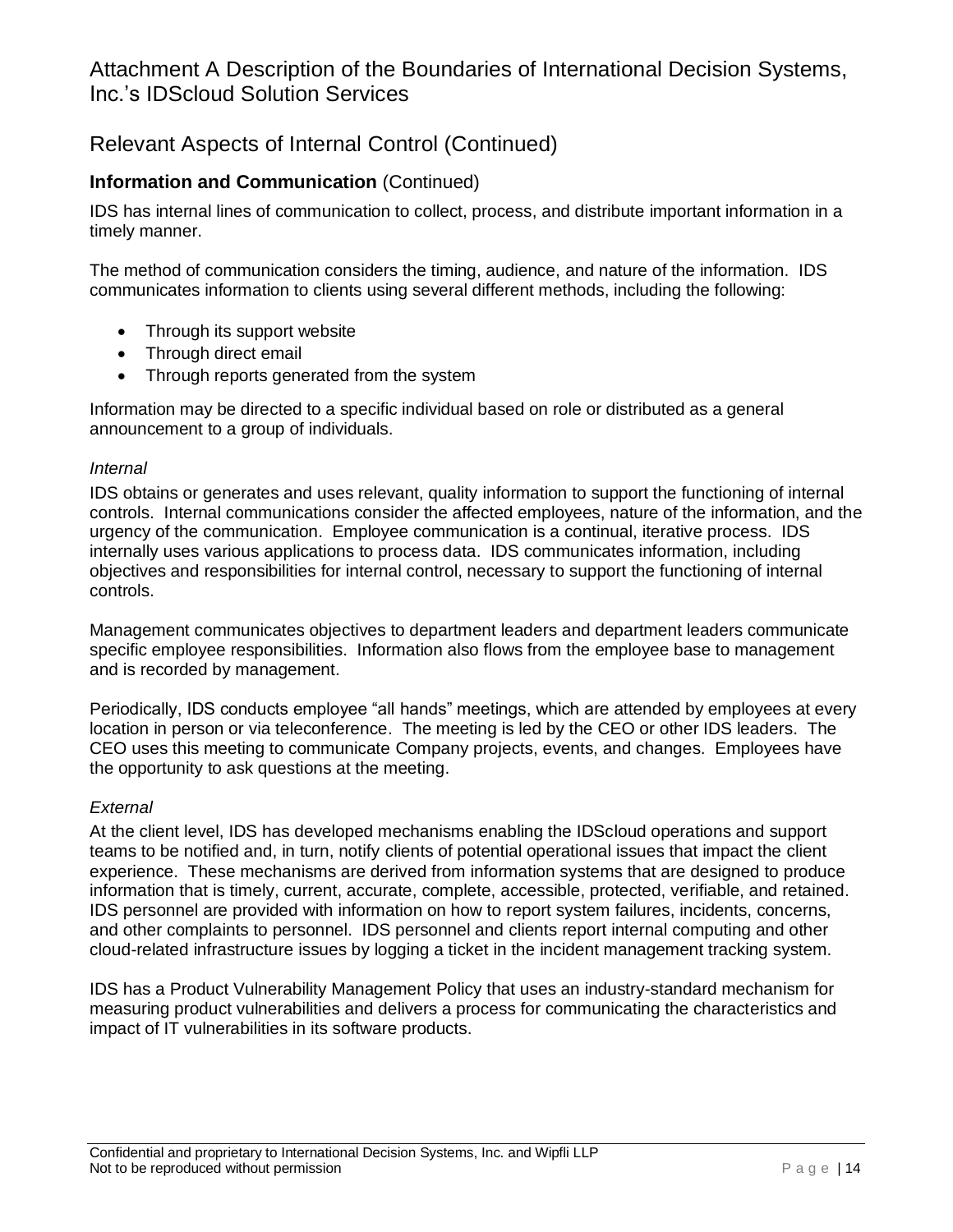## Relevant Aspects of Internal Control (Continued)

## **Information and Communication** (Continued)

#### *External* (Continued)

Technical documentation is available on an IDS client-facing website for external users and describes and explains how to use the solution. Clients are responsible for reporting operational failures, incidents, problems, concerns, and complaints, which may be reported to IDS's support team via telephone or through IDS's incident management system. The process for reporting issues is described on the client-facing website and in system documentation. Suppliers, external auditors, regulators, and financial analysists may report findings to the relevant department with which they are transacting. Material issues are raised via the Risk Management Policy.

The client agreement sets forth IDS's responsibility for providing notifications for system outages or downtime. Regularly scheduled maintenance time is planned for Wednesday evenings as outlined in the IDScloud engagement guide. Client communications with details on production updates typically is communicated on the Monday prior to the Wednesday deployment. In addition, the SaaS agreement provides notice for a time period each week that is specifically reserved for routine scheduled maintenance as needed.

## <span id="page-15-0"></span>**Use and Monitoring of Subservice Providers**

IDScloud data centers are located in the AWS cloud. IDScloud's solution runs actively at these sites at all times. The IDScloud infrastructure is designed to scale to accommodate foreseeable growth with existing and potential clients, including availability, data throughput, and data retention.

AWS regions are hosted across dedicated geographical regions. Each AWS region acts as a standalone data center. The IDScloud AWS infrastructure is designed for efficient disaster recovery, with each data center acting as a failover. IDScloud uses monitoring tools for servers and applications hosted in AWS that send alerts to IDS for resolution. The IDScloud AWS logs are also collected in a centralized server located in a dedicated secure server.

IDS's corporate network is connected to the AWS cloud through an encrypted virtual private network (VPN) tunnel. IDS uses dedicated, secured, and isolated virtual local area networks (VLAN) to interface with the AWS solution. These VLANs are then used to remotely connect to parts of IDScloud on AWS based on role, responsibility, and rights. In addition, encrypted session connections occur from IDS endpoints to and from AWS to help protect against third party disclosure in transit.

IDScloud is supported by HEAT, an Ivanti product, as a hosted client support tool. Ivanti also hosts within AWS utilizing a similar architecture design for resiliency.

IDScloud uses DataDog as a cloud-based availability and performance monitoring tool. DataDog runs on AWS, and information collected through this tool is stored long term on AWS Glacier.

IDScloud utilizes Arctic Wolf as a security operations center service to monitor IDScloud network traffic and prevent unauthorized access, changes, and disruption to every client account.

AWS, DataDog, Arctic Wolf, and Ivanti are reviewed as part of the Vendor Management Policy, and IDS retains current copies of these companies' SOC 2 Type 2 reports.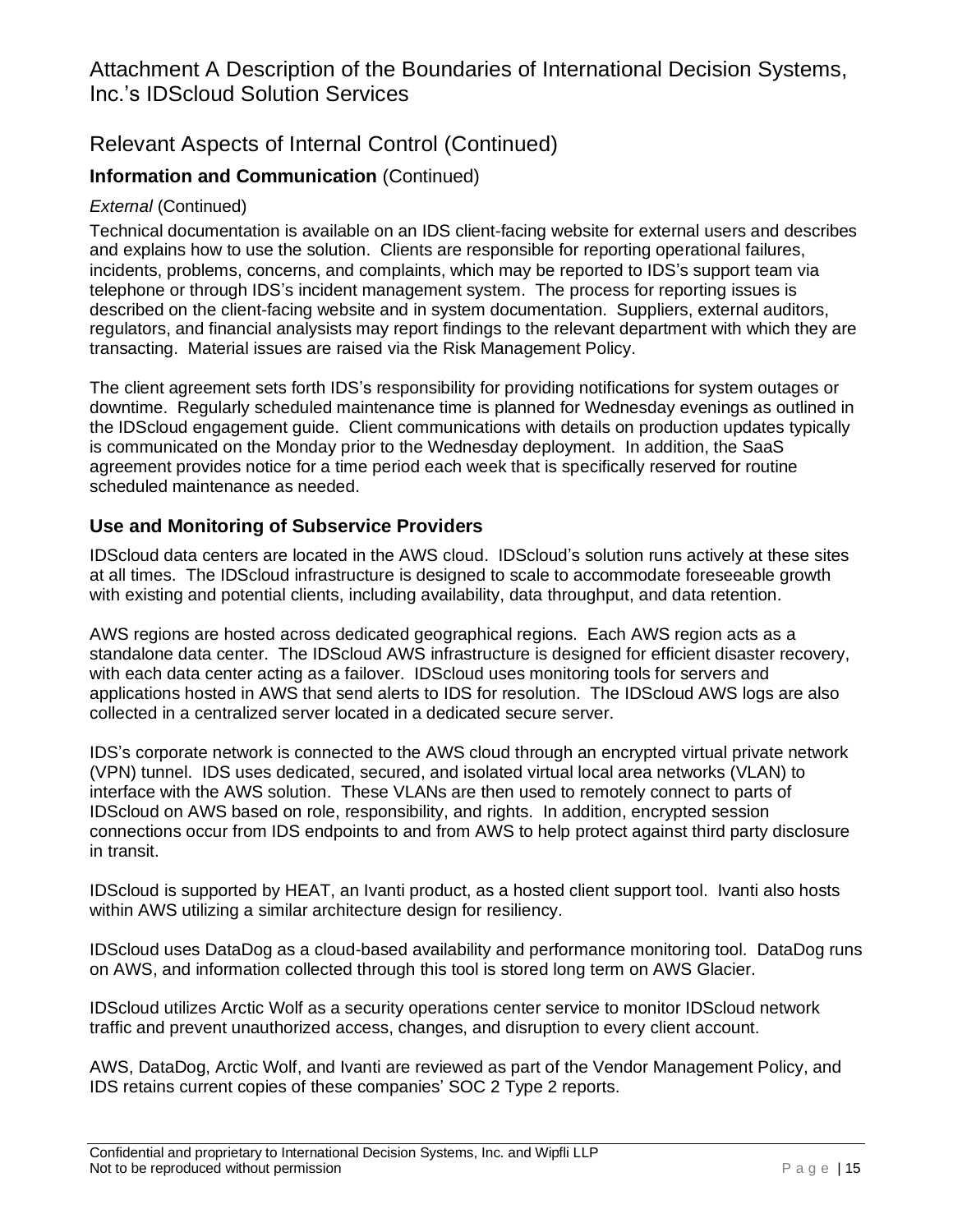## <span id="page-16-0"></span>**Control Activities**

## *Policies and Procedures*

IDS policies and procedures standardize key control elements and communicate control requirements to IDS employees. Policies and procedures are updated regularly by the policy owner and are made available to employees through IDS's intranet. Information security policies include, but are not limited to the following:

- Security Policy
- Vendor Management Policy
- Security Risk Management Policy
- Information Classification and Data Handling Policy
- Access Control Policy
- Backup and Retention Policy
- Technical Testing and Compliance Policy
- Product Vulnerability Management Policy
- Information Security Incident Response Policy
- Infrastructure Change Management Policy
- Business Continuity and Disaster Recovery Policy
- Business Ethics
- Employee Handbook

## *Security Awareness Training*

IDS helps ensure its employees are aware of security risks and the associated policies and procedures through various mechanisms that include but are not limited to the following:

- New employee onboarding procedure
- Annual security awareness training
- Product training
- Secure coding training (as applicable by role)
- Periodic emails from the Information Security Officer

## *Employment*

IDS requires that background checks be completed prior to hiring. In addition, after employment but before access to the Company systems, employees must review and sign off on key policies and complete mandatory security training. This access and acceptance is managed through HR and IT.

## *Employment Termination*

IDS operates as an at-will employer, and employment can be terminated by IDS at any time for lawful reasons. Employee terminations can be voluntary or involuntary. Involuntary terminations require documentation of issues and approval from IDS's Risk Committee.

Access is revoked when an employee's employee record is changed to termination in IDS's HR system. This change generates an automatic notification to the IT department triggering the IT department to remove and manually review access to systems for that employee.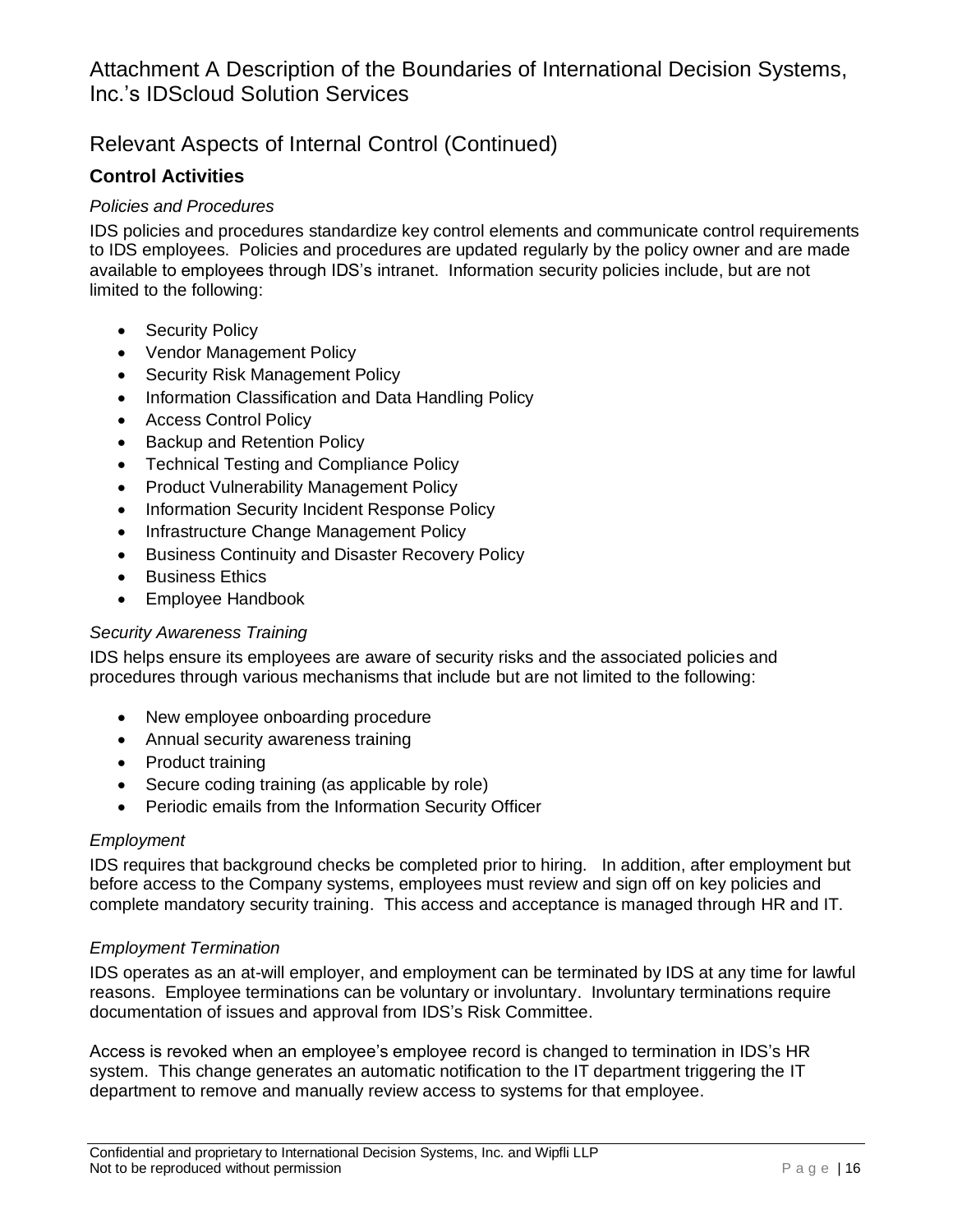## Relevant Aspects of Internal Control (Continued)

## **Control Activities** (Continued)

*Employment Termination* (Continued)

This process includes:

- Revoking or disabling the user's access to applications on the day the termination takes effect.
- Revoking or disabling access to IDS's domain and, depending on position, access to IDScloud.
- Collecting IDS physical assets.
- Reformatting assets prior to redistribution or certifying destruction by a third-party vendor.
- Creating separate tasks for managers and/or potential business users to review based on the former employee's prior access to certain data.

Under certain conditions, privileged individual accounts may need to remain accessible after the termination date. In these cases, the account password is changed, and the account is marked as locked. Data is migrated from the terminated account to a designated active account. When management determines that necessary data has been preserved, the account is fully closed.

#### Client Implementation

For client implementations, the client and IDS mutually execute a statement of work that describes the scope of the implementation project, assumptions, parties' obligations, tasks, and fees. This statement of work is subject to a master services agreement, signed by IDS and the client, that sets forth the terms and conditions governing the services engagement. The master services agreement defines:

- What constitutes confidential information.
- For what purpose confidential information may be used.
- To whom and under what conditions confidential information may be provided.
- The standard of care utilized to protect the confidential information.

Each client has its requirements and specifications outlined in a contract executed by IDS and the client. New clients are provided with a user manual and, as needed, receive training on the application. For existing IDS clients that are transferring to the IDScloud platform, IDS receives, imports, and validates the data transferred into the application. For both new and transferring clients, Product Support maintains an implementation project plan containing details necessary to implement the client's application instance.

During the onboarding process, clients are provided with a test environment. Production Support maintains user access to the client's production environment for a defined period of time after the client approves the application setup.

Data upload or conversion activities are done on AWS's conversion environment provided to the client by the IDScloud team. Members of the IDScloud implementation team prepare the data within the AWS conversion environment for production use. Once complete, the data is moved to the production environment within AWS, and the conversion environment is destroyed.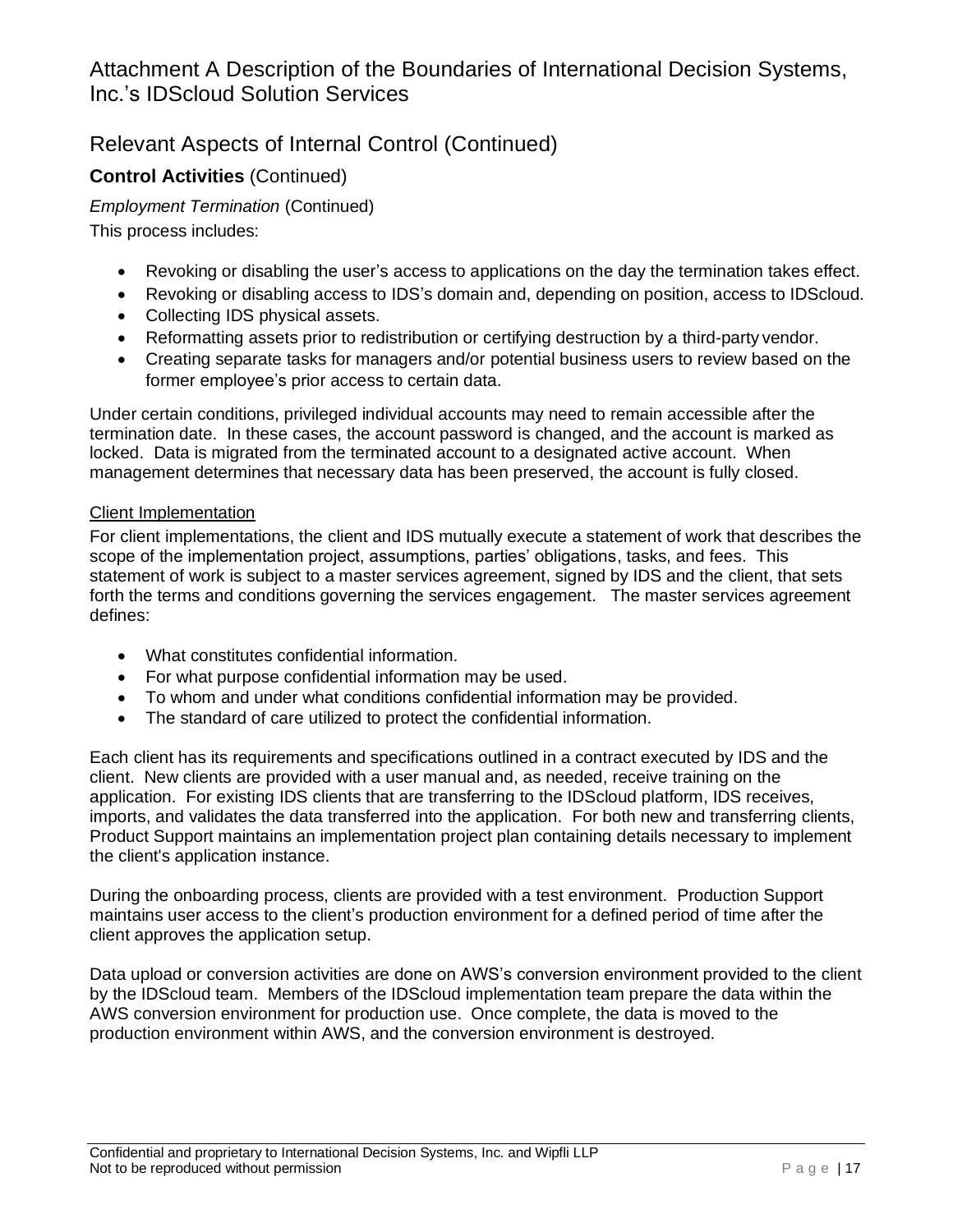## Relevant Aspects of Internal Control (Continued)

## **Control Activities** (Continued)

#### *Employment Termination* (Continued)

#### Client Implementation (Continued)

Dedicated IDS project managers oversee tracking of goals and objectives to match agreed-upon services and statements of work to the delivery of IDScloud to our clients. Project plans are shared and discussed with the client during routine and ad hoc meetings during the implementation phase.

#### **Security**

#### *Network Security*

Servers and network components are secured with access control mechanisms and protected by hardened industry-standard security and intrusion detection systems. These systems are monitored and receive updates from product vendors to address system vulnerabilities. Systems are updated in a timely manner if required to address reported vulnerabilities.

IDS's network has been designed using a meshed topology and redundancy within IDS's offices to help eliminate a single point of failure that could interrupt access to IDS's virtual desktop infrastructure (VDI) and the IDScloud-AWS solution.

IDScloud uses AWS virtual private cloud (VPC) and virtual subnets (VLAN) to segment the network and associated client environments from other clients, development, and user acceptance training environments. Clients are protected using web application firewalls (WAF).

Arctic Wolf delivers 24/7 cybersecurity protection for every IDScloud client.

#### *Physical Access*

A digital identification (ID)-based physical access control system has been implemented at IDS's facility entry and exit points. Integrated with the Company's Active Directory, access is controlled through a cloud-based tool. Privileged access to the sensitive areas where in-house IDS systems are housed is monitored by cameras and restricted by ID card controls. A review of physical access cards is performed annually.

#### *Remote Access*

IDS employees access the internal systems and designated IDScloud VDI environments through an encrypted VPN and an encrypted VMware connection. These connections terminate through a VPN device and security server requiring a username and password for authentication. IDS requires twofactor authentication on these connections.

#### *Antivirus*

IDS employee workstations and IDScloud servers have an industry-standard antivirus solution deployed. This antivirus solution is centrally managed and has real-time updates on virus definitions deployed. Alerts on potential infections are sent via email and short message service (SMS) text messages to the IT team and appropriate security personnel.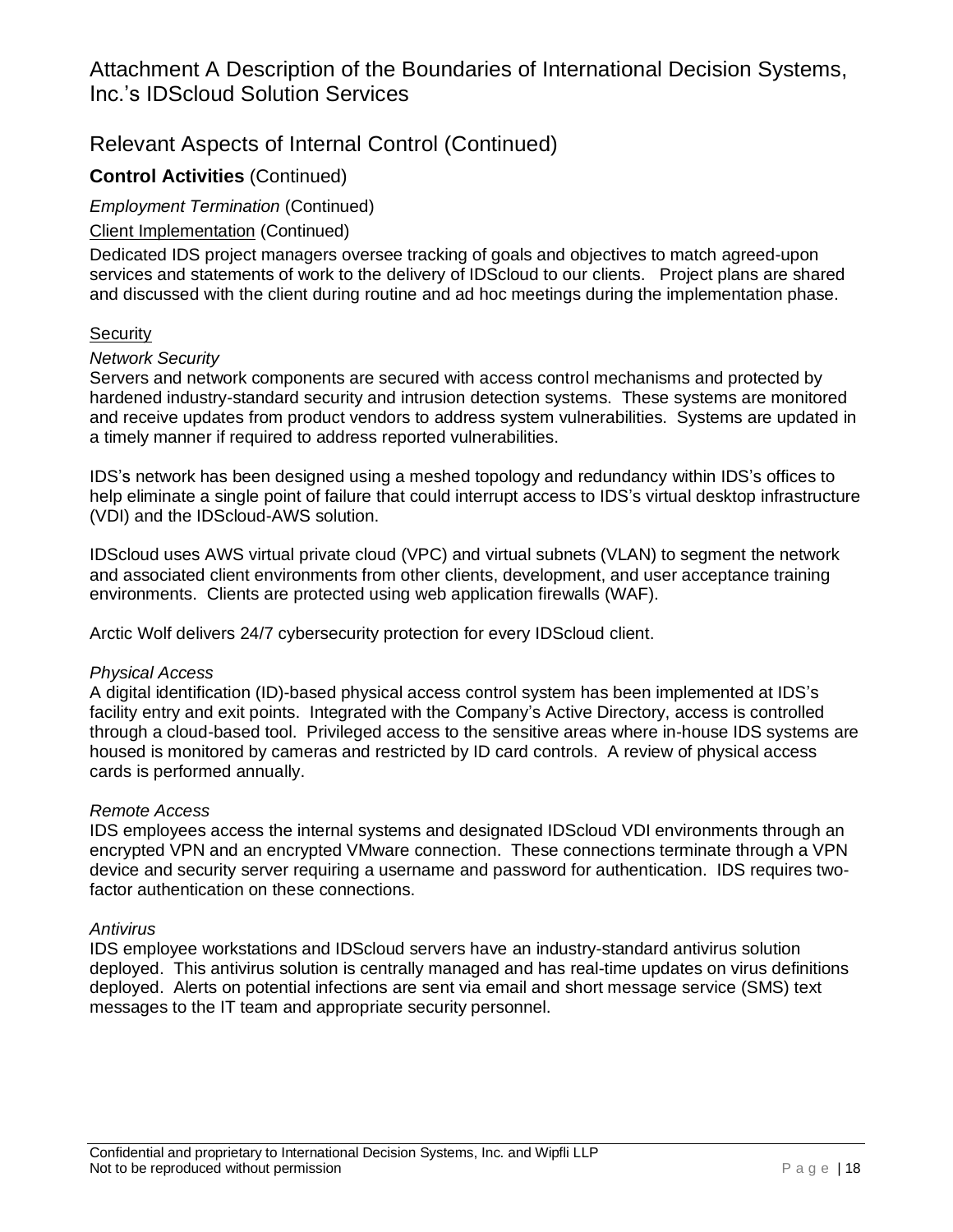## Relevant Aspects of Internal Control (Continued)

## **Control Activities** (Continued)

#### Security (Continued)

#### *Application Security*

IDS's Information Security Program (including the adoption and enforcement of internal policies and procedures) is designed to:

- Identify reasonably foreseeable and internal risks to security and unauthorized access to IDS's network.
- Minimize security risks, including through risk assessment and regular testing.
- Address information security, physical security, and business continuity management.

The transfer of data from client to the IDScloud is managed through a secure server that is used to transfer data from the client to IDScloud.

#### *Encryption*

IDS utilizes the AWS Key Management Service and Certificate Services to provide encryption certificates and encryption keys across the client data and web interface with IDScloud providing encryption at rest and in transit.

#### *Security Groups*

External communication to cloud instances is protected using AWS security groups. This network access is controlled on a per-device level with a least-privilege access model and using defined traffic and allow ports. IDS's corporate network is connected to AWS regions via secure VPN tunnels.

#### *Intrusion Detection*

Suspicious activity triggers alerts, through various hardware and subservice organizations, are sent to responsible security staff via email, monitoring systems, and SMS text messages. The responding individual(s) investigates the alerts, and if qualifying conditions are met, a security incident is recorded.

#### *Compromise of Client Data*

If IDS becomes aware that the security of client data, including personal data, has been compromised or that client data has been or is reasonably expected to be subject to a use or disclosure not authorized by the SaaS agreement, IDS will:

- Promptly (and in any event within 48 hours of becoming aware of such data security incident) notify the client, in writing, of the occurrence of such data security incident.
- Investigate the data security incident and conduct a reasonable analysis of the cause(s) of the data security incident.
- Provide periodic updates of any ongoing investigation to IDS impacted clients.
- Develop and implement an appropriate plan to remediate the cause of the data security incident to the extent such cause is in IDS's control.
- Cooperate with the client's reasonable investigation or the client's efforts to comply with any notification or regulatory requirements.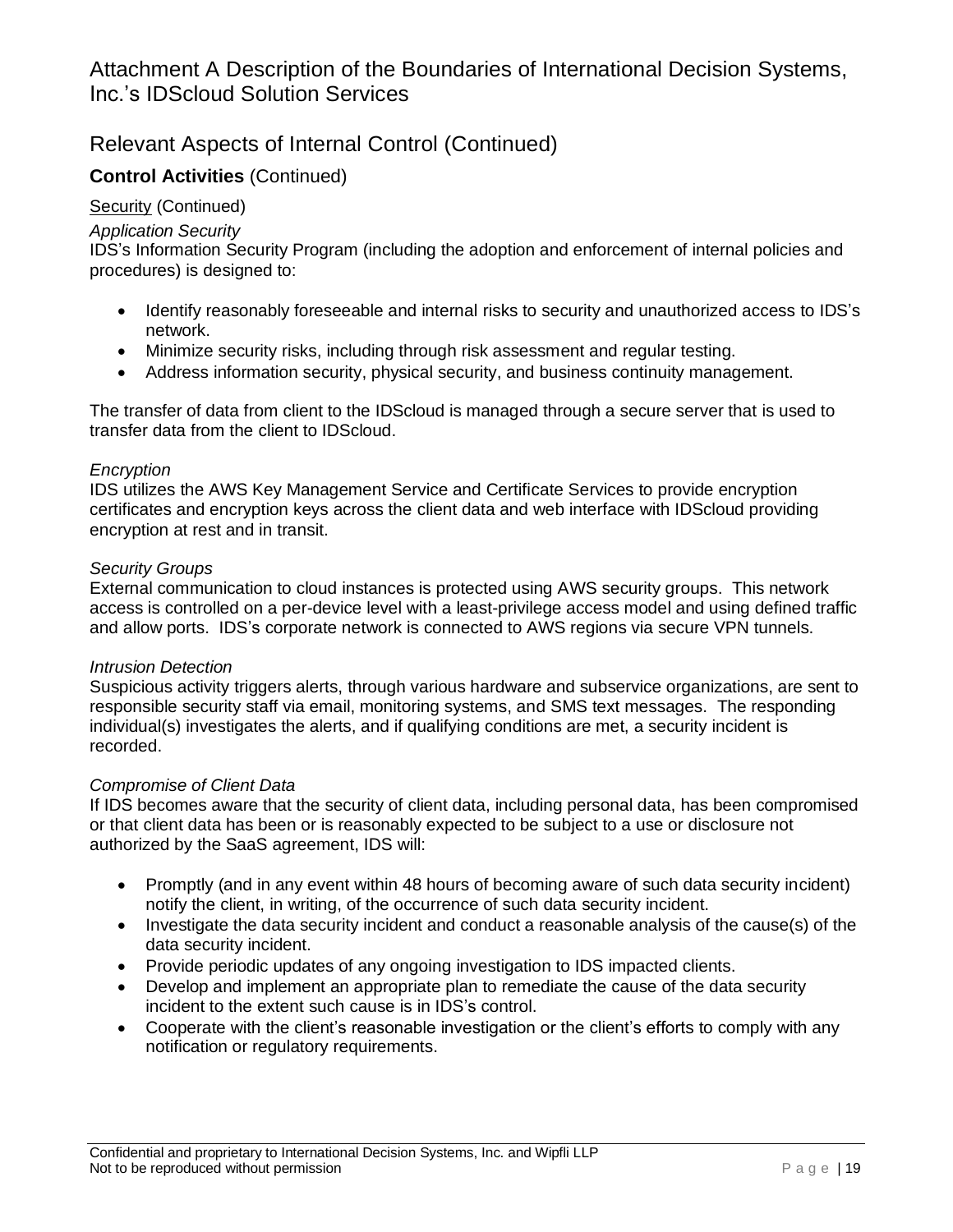## **Control Activities** (Continued)

## Security (Continued)

## *System and Performance Monitoring*

IDScloud uses an automated monitoring system that provides a high level of service performance and availability. Monitoring activities are intended to identify and remediate areas of strategic, financial, operational, and/or legal risk. AWS log tools are used in conjunction with centralized monitoring of the server and applications. These tools are designed to monitor server and application performance, application traffic, and anomaly detection.

IDScloud personnel are responsible for following defined protocol for reporting incidents. Incidents are tracked, recorded, and stored indefinitely. Communication that requires the client's acknowledgement is managed through IDS personnel. IDS personnel also communicate with the client regarding issue resolution, and if the issue impacts multiple clients, the root-cause analysis is conveyed via email.

#### Vulnerability Assessments and Penetration Testing

IDScloud-based systems use recognized AWS security competency solutions to run in AWS and scan AWS instances to detect vulnerabilities, malware, and compliance issues. Identified vulnerabilities are recorded and addressed by IDScloud team members in accordance with the Company's policies and procedures.

#### System Passwords

Users are required to enter a user ID and password to access IDS and IDScloud networks and application. Complexity standards for passwords have been established to help enforce control. Password expiration is established, and account lockout after failed attempts occurs. Password sharing is prohibited.

#### Access Reviews

Client implementation project managers are responsible for notifying the IT Service Desk via email that access for IDS project team members can be eliminated as a project closeout step. Accounts are reviewed quarterly for IDScloud access, and renewed approval is required from the IDScloud management team.

#### Software Development Life Cycle

IDS has adopted an Agile software development life cycle (SDLC) as its standard development methodology. The intent is to promote agility using a practical, flexible approach to deliver maximum value to IDS's clients. This includes the development of the applications on IDScloud. Procedures on this process are available for employees on IDS's corporate intranet site.

Changes to the calculation logic in our software follow a requirements gathering, design, test case production, and quality assurance (QA) testing process. Standard reports are tested and reviewed for accuracy and completeness prior to each major release. IDS follows the SDLC process when resolving errors as well as while running calculation validations, which is done on a continuous basis.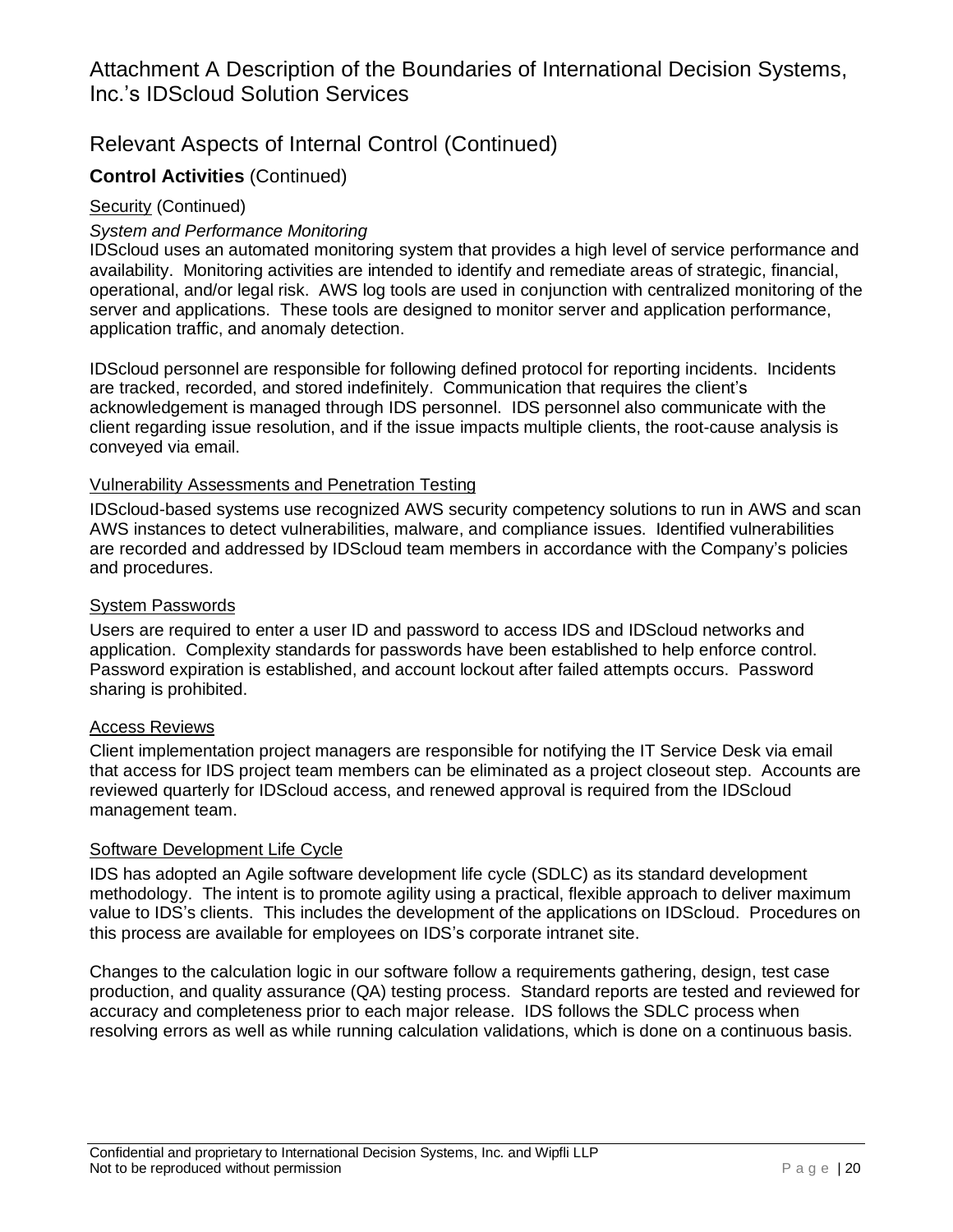## **Control Activities** (Continued)

## Change Management

## *IDScloud Change Management Policy*

IDS requires changes to be managed in a rational and predictable manner so employees, contractors, clients, and vendors can plan accordingly. Changes require serious forethought, careful monitoring, and follow-up evaluation to reduce any negative impact to information users and to increase the value of information systems and tools.

#### *IDScloud Change Control*

Procedures and controls have been established to manage changes to infrastructure facilities and systems, in advance of any change, to ensure satisfactory control of changes to systems, networks, equipment, software, or processes. These controls include, but are not limited to:

- Generating a change order detailing the following:
	- Change detail
	- Risk level for each change
	- Test results
	- Desire timing
	- Back-out plans as appropriate.
- Obtaining required authorizations.
- Notifying and training affected parties.
- Coordinating the implementation schedule with other activities within the organization.

Complete documentation of changes is required. This includes snapshots of the environment prior to the change and after the change.

Standalone test or development systems that have no possibility of affecting production systems are not subject to the change management process.

#### *IDScloud Routine Updates*

Standard financial reports are generated through the application. The standard reports comprise the expected reporting each client can rely on for use in their financial statements, including the Financial Accounting Standards Board (FASB) Standard Report, FASB Disclosure Report, and General Ledger (GL) Feeds. The application uses field-level validation when data is entered.

IDS retrieves, validates, and updates rate tables within the application on a monthly basis. Changes to the calculations in the application are communicated to clients upon release of the update.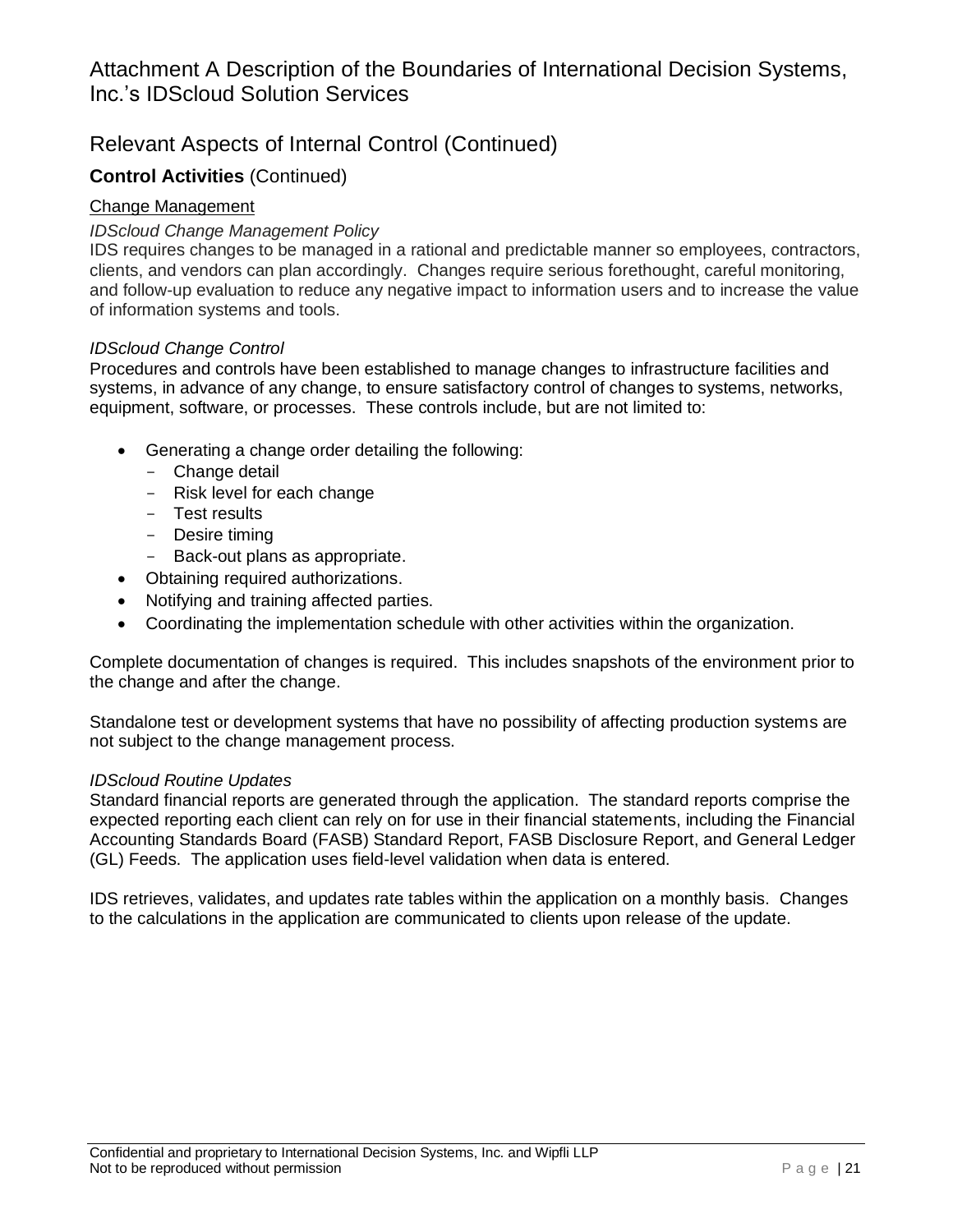## **Control Activities** (Continued)

## Change Management

## *IDScloud Engineering Change Process*

The engineering process for IDScloud follows industry-standard code development processes. Using defined workflow controls, IDScloud implements and tracks changes to IDScloud. To help ensure controls work, IDS uses the following features:

- Status checks Status checks are available in IDS's development system to record code input and modifications to such code.
- Protected branches IDS does not allow commits directly into the master branch, and mergers do not occur until the required status checks pass on it.

#### Data Backup and Recovery

Critical infrastructure and data are backed up regularly for IDScloud. IDS uses commercially supported solutions within the AWS infrastructure. Data is stored in relational databases and deployed with the AWS Relational Database Service (RDS). Daily snapshots of RDS, along with incremental snapshots throughout the day, are performed and retained for a period of time and in accordance with client agreements. Monthly and long-term backups are retained indefinitely using AWS services.

On at least an annual basis, IDS performs a disaster recovery test focusing on failures of RDS and restoration to a different availability zone within AWS. Although rare, these are the most likely occurrences to cause a disruption.

#### IDScloud Services Availability

IDS uses commercially reasonable efforts to make production environments available at least 99.5% of the time during each calendar quarter (excluding planned maintenance outages). IDS measures the percentage of time the services are available and provides for service level credits should it fail to meet its commitment. Alarms are configured to notify appropriate response teams, and escalation communication channels are established through electronic collaboration methods.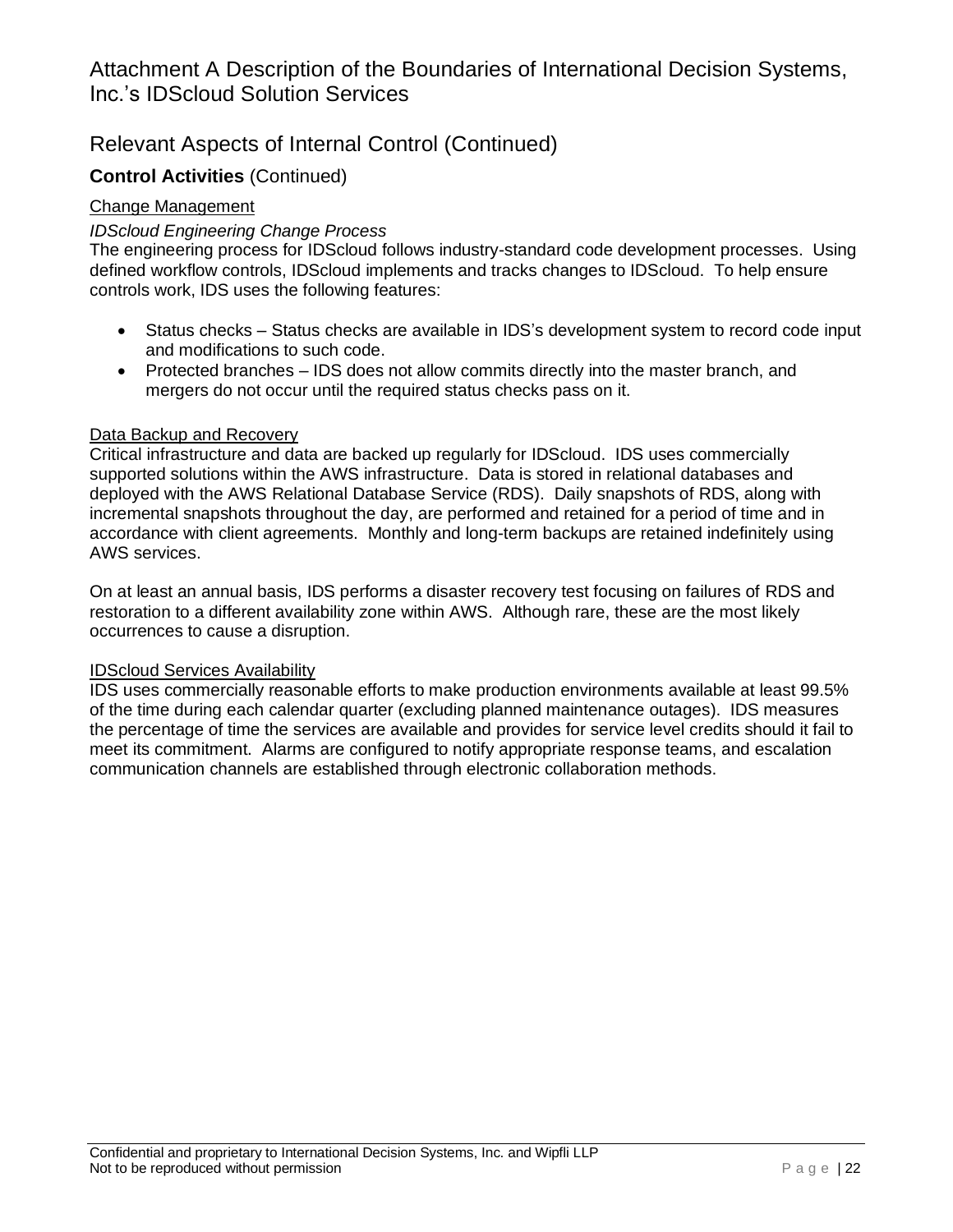<span id="page-23-0"></span>Attachment B Principle Service Commitments and System Requirements of International Decision Systems, Inc.'s IDScloud Solution **Services**